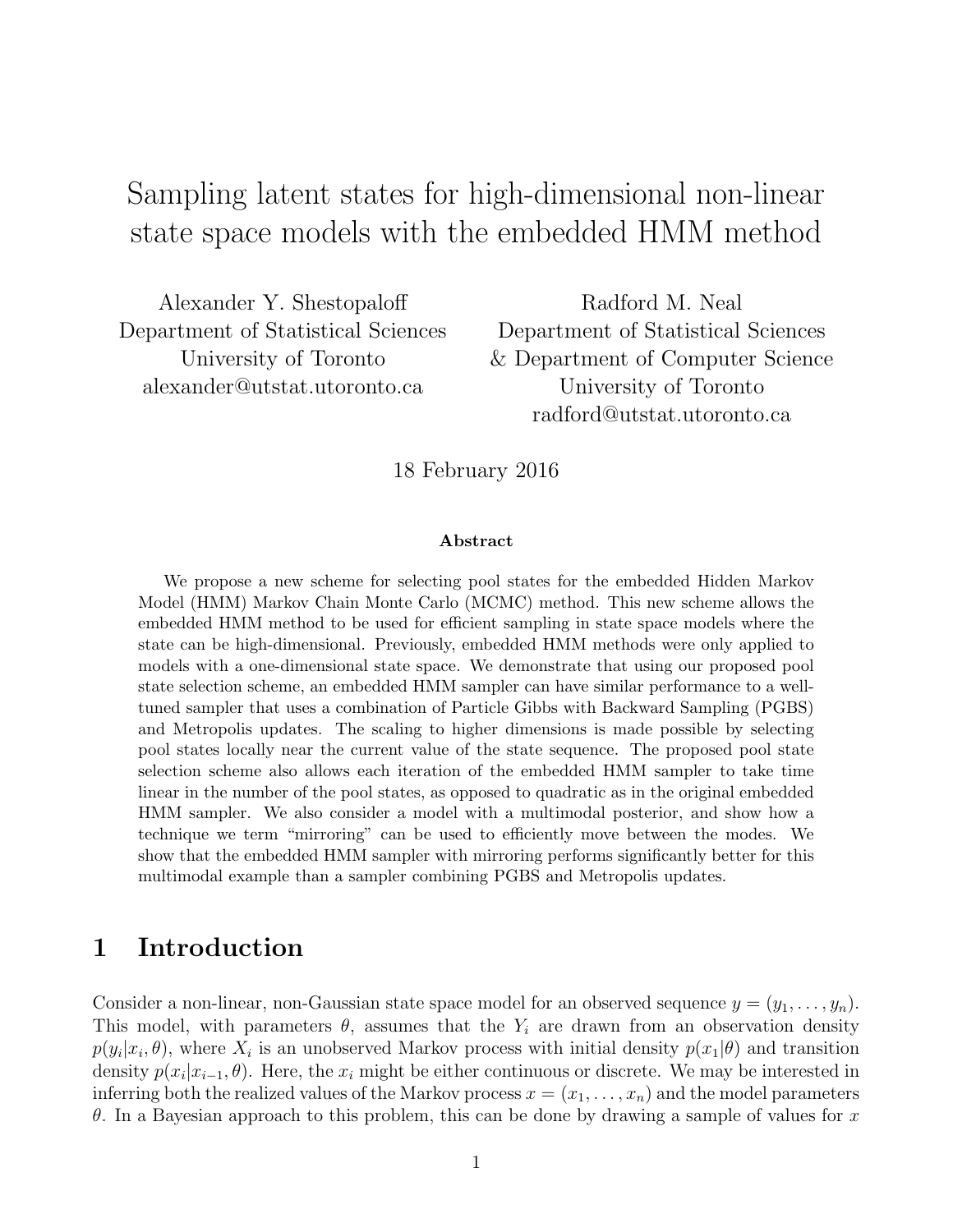and  $\theta$  using a Markov chain that alternately samples from the conditional posterior distributions  $p(x|\theta, y)$  and  $p(\theta|x, y)$ . In this paper, we will only consider inference for x by sampling from  $p(x|\theta, y)$ , taking the parameters  $\theta$  to be known. As a result, we will omit  $\theta$  in model densities for the rest of the paper. Except for linear Gaussian models and models with a finite state space, this sampling problem has no exact solution and hence approximate methods such as MCMC must be used.

One method for sampling state sequences in non-linear, non-Gaussian state space models is the embedded HMM method (Neal, 2003; Neal, Beal and Roweis, 2004). An embedded HMM update proceeds as follows. First, at each time i, a set of  $L$  "pool states" in the latent space is constructed. In this set,  $L - 1$  of the pool states are drawn from a chosen pool state density and one is the current value of  $x_i$ . This step can be thought of as temporarily reducing the state space model to an HMM with a finite set of  $L$  states, hence the name of the method. Then, using efficient forward-backward computations, which take time proportional to  $L^2n$ , a new sequence  $x'$  is selected from the "ensemble" of  $L^n$  sequences passing through the set of pool states, with the probability of choosing each sequence proportional to its posterior density divided by the probability of the sequence under the pool state density. At the next iteration of the sampler, a new set of pool states is constructed, so that the chain can sample all possible  $x_i$ , even when the set of possible values is infinite.

Another method is the Particle Gibbs with Backward Sampling (PGBS) method. The Particle Gibbs (PG) method was first introduced in Andrieu, Doucet and Holenstein (2010); Whiteley suggested the backward sampling modification in the discussion following this paper. Lindsten and Schon (2012) implemented backward sampling and showed that it improves the efficiency of PG. Starting with a current sequence x, PGBS first uses conditional Sequential Monte Carlo (SMC) to construct a set of candidate sequences and then uses backward sampling to select a new sequence from the set of candidate ones. Here, conditional SMC works in the same way as ordinary SMC when generating a set of particles, except that one of the particles at time  $i$  is always set to the current  $x_i$ , similar to what is done in the embedded HMM method, which allows the sampler to remain at  $x_i$  if  $x_i$  lies in a high-density region. While this method works well for problems with low-dimensional state spaces, the reliance of the SMC procedure on choosing an appropriate importance density can make it challenging to make the method work in high dimensions. An important advantage of Particle Gibbs, however, is that each iteration takes time that is only linear in the number of particles.

Both the PGBS and embedded HMM methods can facilitate sampling of a latent state sequence, x, when there are strong temporal dependencies amongst the  $x_i$ . In this case, using a method that samples  $x_i$  conditional on fixed values of  $x_{i-1}$  and  $x_{i+1}$  can be an inefficient way of producing a sample from  $p(x|y, \theta)$ , because the conditional density of  $x_i$  given  $x_{i-1}$  and  $x_{i+1}$  can be highly concentrated relative to the marginal density of  $x_i$ . In contrast, with the embedded HMM and PGBS methods it is possible to make changes to blocks of  $x_i$ 's at once. This allows larger changes to the state in each iteration of the sampler, making updates more efficient. However, good performance of the embedded HMM and PGBS methods relies on appropriately choosing the set of pool states or particles at each time  $i$ .

In this paper, our focus will be on techniques for choosing pool states for the embedded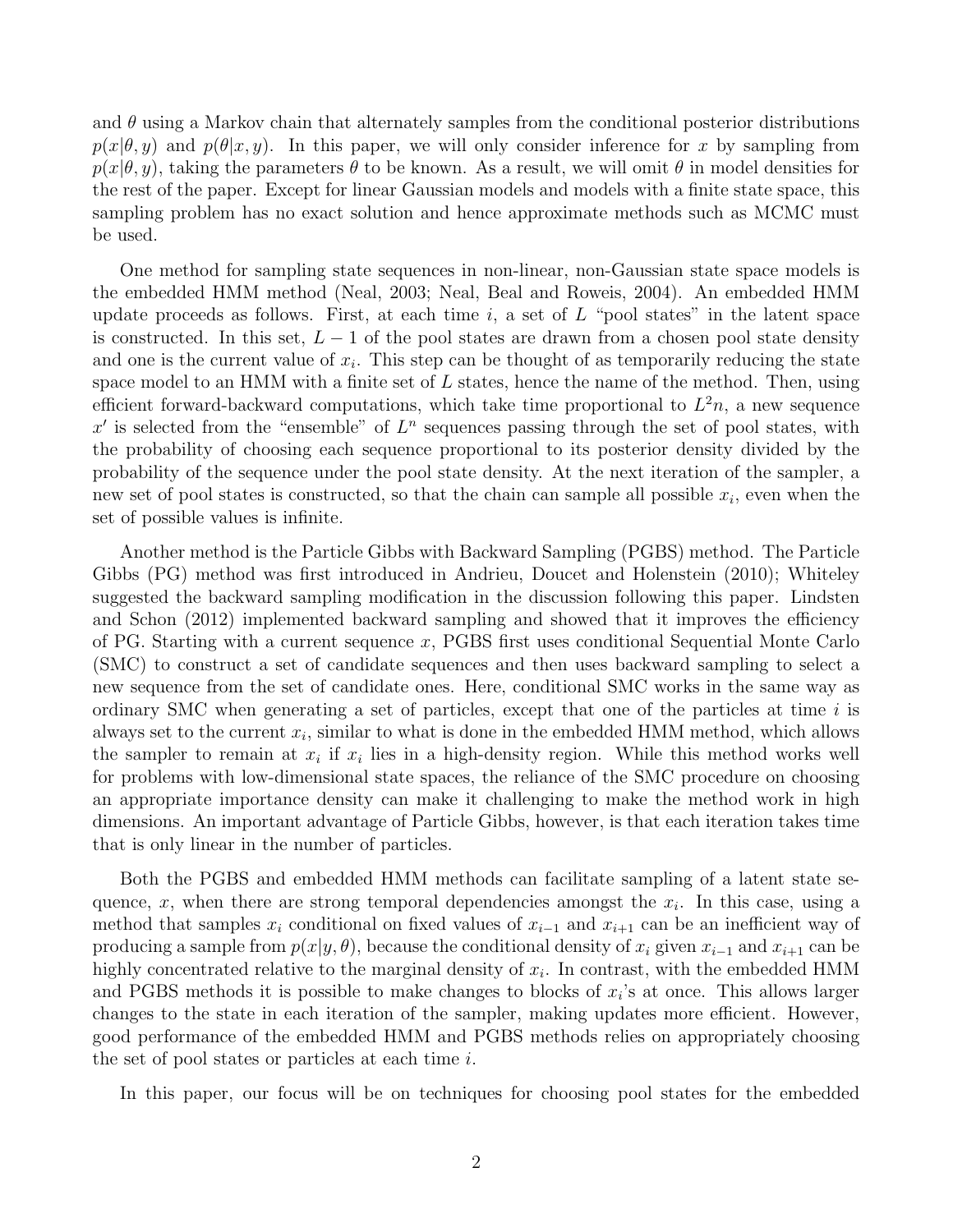HMM method. When the latent state space is one-dimensional, embedded HMMs work well when choosing pool states in a variety of ways. For example, in Shestopaloff and Neal (2013), we choose pool states at each time  $i$  by constructing a "pseudo-posterior" for each latent variable by taking the product of a "pseudo-prior" and the observation density, the latter treated as a "pseudo-likelihood" for the latent variable. In Shestopaloff and Neal (2014), we choose pool states at each time i by sampling from the marginal prior density of the latent process.

Ways of choosing pool states that work well in one dimension begin to exhibit problems when applied to models with higher-dimensional state spaces. This is true even for dimensions as small as three. Since these schemes are global, designed to produce sets of pool states without reference to the current point, as the dimension of the latent space grows, a higher proportion of the sequences in the ensemble ends up having low posterior density. Ensuring that performance doesn't degrade in higher dimensions thus requires a significant increase in the number of pool states. As a result, computation time may grow so large that any advantage that comes from using embedded HMMs is eliminated. One advantage of the embedded HMM method over PGBS is that the embedded HMM construction allows placing pool states locally near the current value of  $x_i$ , potentially allowing the method to scale better with the dimensionality of the state space. Switching to such a local scheme fixes the problem to some extent. However, local pool state schemes come with their own problems, such as making it difficult to handle models with multiple posterior modes that are well-separated — the pool states might end up being placed near only some of the modes.

In this paper, we propose an embedded HMM sampler suitable for models where the state space is high dimensional. This sampler uses a sequential approximation to the density  $p(x_i|y_1, \ldots y_i)$ or to the density  $p(x_i|y_{i+1},..., y_n)$  as the pool state density. We show that by using this pool state density, together with an efficient MCMC scheme for sampling from it, we can reduce the cost per iteration of the embedded HMM sampler to be proportional to  $nL$ , as with PGBS. At the same time, we retain the ability to generate pool states locally, allowing better scaling for high-dimensional state spaces. Our proposed scheme can thus be thought of as combining the best features of the PGBS and the embedded HMM methods, while overcoming the deficiencies of both. We use two sample state space models as examples. Both have Gaussian latent processes and Poisson observations, with one model having a unimodal posterior and the second a multimodal one. For the multimodal example, we introduce a "mirroring" technique that allows efficient movement between the different posterior modes. For these models, we show how our proposed embedded HMM method compares to a simple Metropolis sampler, a PGBS sampler, as well as a sampler that combines PGBS and simple Metropolis updates.

### 2 Embedded HMM MCMC

We review the embedded HMM method (Neal, 2003; Neal, Beal and Roweis, 2004) here. We take the model parameters,  $\theta$ , to be fixed, so we do not write them explicitly. Let  $p(x)$  be the density from which the state at time 1 is drawn, let  $p(x_i|x_{i-1})$  be the transition density between states at times i and  $i-1$ , and let  $p(y_i|x_i)$  be the density of the observation  $y_i$  given  $x_i$ .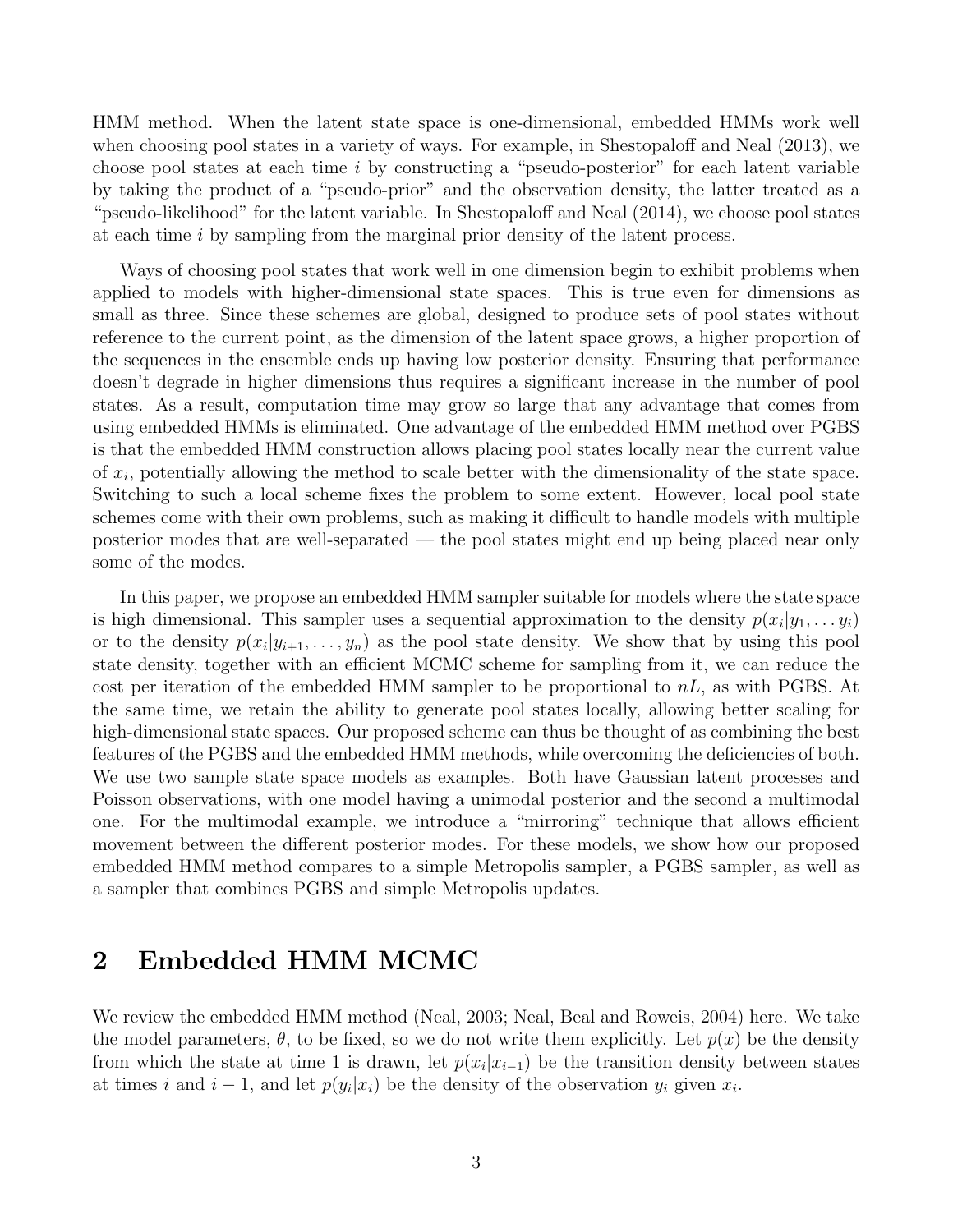Suppose our current sequence is  $x = (x_1, \ldots, x_n)$ . The embedded HMM sampler updates x to  $x'$  as follows.

First, at each time  $i = 1, \ldots, n$ , we generate a of L pool states at time i, denoted by  $P_i =$  ${x_i^{[1]}$  $x_i^{[1]}, \ldots, x_i^{[L]}$  $\binom{[L]}{i}$ . The pool states are sampled independently across the different times i. We choose  $l_i \in \{1, \ldots, L\}$  uniformly at random and set  $x_i^{[l_i]}$  $\iota_i^{[l_i]}$  to  $x_i$ . We sample the remaining  $L-1$  pool states  $x_i^{[1]}$  $\binom{[1]}{i}, \ldots, x_i^{[l_i-1]}$  $[i-1]$ ,  $x_i^{[l_i+1]}$  $\mathbb{E}_{i}^{[l_i+1]}, \ldots, \mathbb{E}_{n}^{[L]}$  using a Markov chain that leaves a pool density  $\kappa_i$  invariant, as follows. Let  $R_i(x'|x)$  be the transitions of this Markov chain with  $R_i(x|x')$  the transitions for this Markov chain reversed (i.e.  $\tilde{R}_i(x|x') = R_i(x'|x)\kappa_i(x)/\kappa_i(x)$ ), so that

$$
\kappa_i(x)R_i(x'|x) = \kappa_i(x')\tilde{R}_i(x|x')
$$
\n(1)

for all x and x'. Then, starting at  $j = l_i - 1$ , use reverse transitions  $\tilde{R}_i(x_i^{[j]})$  $\binom{[j]}{i}x_i^{[j+1]}$  $\binom{[J+1]}{i}$  to generate  $x_i^{[l_i-1]}$  $[i_i-1]$ , ...,  $x_i^{[1]}$  $i_i^{[1]}$  and starting at  $j = l_i + 1$  use forward transitions  $R_i(x_i^{[j]})$  $\binom{[j]}{i}x_i^{[j-1]}$  $i^{[j-1]}$  to generate  $x_i^{[l_i+1]}$  $[i+1]$ , ...,  $x_n^{[L]}$ .

At each  $i = 1, \ldots, n$ , we then compute the forward probabilities  $\alpha_i(x)$ , with x taking values in  $P_i$ . At time  $i = 1$ , we have

$$
\alpha_1(x) = \frac{p(x)p(y_1|x)}{\kappa_1(x)}\tag{2}
$$

and at times  $i = 2, \ldots, n$ , we have

$$
\alpha_i(x) = \frac{p(y_i|x)}{\kappa_i(x)} \sum_{l=1}^{L} p(x|x_{i-1}^{[l]}) \alpha_{i-1}(x_{i-1}^{[l]})
$$
\n(3)

Finally, we sample a new state sequence  $x'$  using a stochastic backwards pass. This is done by selecting  $x'_n$  amongst the set,  $\mathcal{P}_n$ , of pool states at time n, with probabilities proportional to  $\alpha_n(x)$ , and then going backwards, sampling  $x'_{i-1}$  from the set  $P_{i-1}$ , with probabilities proportional to  $\alpha_{i-1}(x)p(x_i'|x)$ . Note that only the relative values of the  $\alpha_i(x)$  will be required, so the  $\alpha_i$  may be computed up to some constant factor.

Alternatively, given a set of pool states, embedded HMM updates can be done by first computing the backward probabilities. We will see later on that the backward probability formulation of the embedded HMM method allows us to introduce a variation of our proposed pool state selection scheme. Setting  $\beta_n(x) = 1$  for all  $x \in \mathcal{P}_n$ , we compute for  $i < n$ 

$$
\beta_i(x) = \frac{1}{\kappa_i(x)} \sum_{l=1}^{L} p(y_{i+1}|x_{i+1}^{[l]}) p(x_{i+1}^{[l]}|x) \beta_{i+1}(x_{i+1}^{[l]})
$$
\n(4)

A new state sequence is then sampled using a stochastic forward pass, setting  $x_1'$  to one of the x in the pool  $\mathcal{P}_1$  with probabilities proportional to  $\beta_1(x)p(x)p(y_1|x)$  and choosing subsequent states  $x'_i$  from the pools  $\mathcal{P}_i$  with probabilities proportional to  $\beta_i(x)p(x|x'_{i-1})p(y_i|x)$ .

Computing the  $\alpha_i$  or  $\beta_i$  at each time  $i > 1$  takes time proportional to  $L^2$ , since for each of the L pool states it takes time proportional to L to compute the sums in  $(3)$  or  $(4)$ . Hence each iteration of the embedded HMM sampler takes time proportional to  $L^2n$ .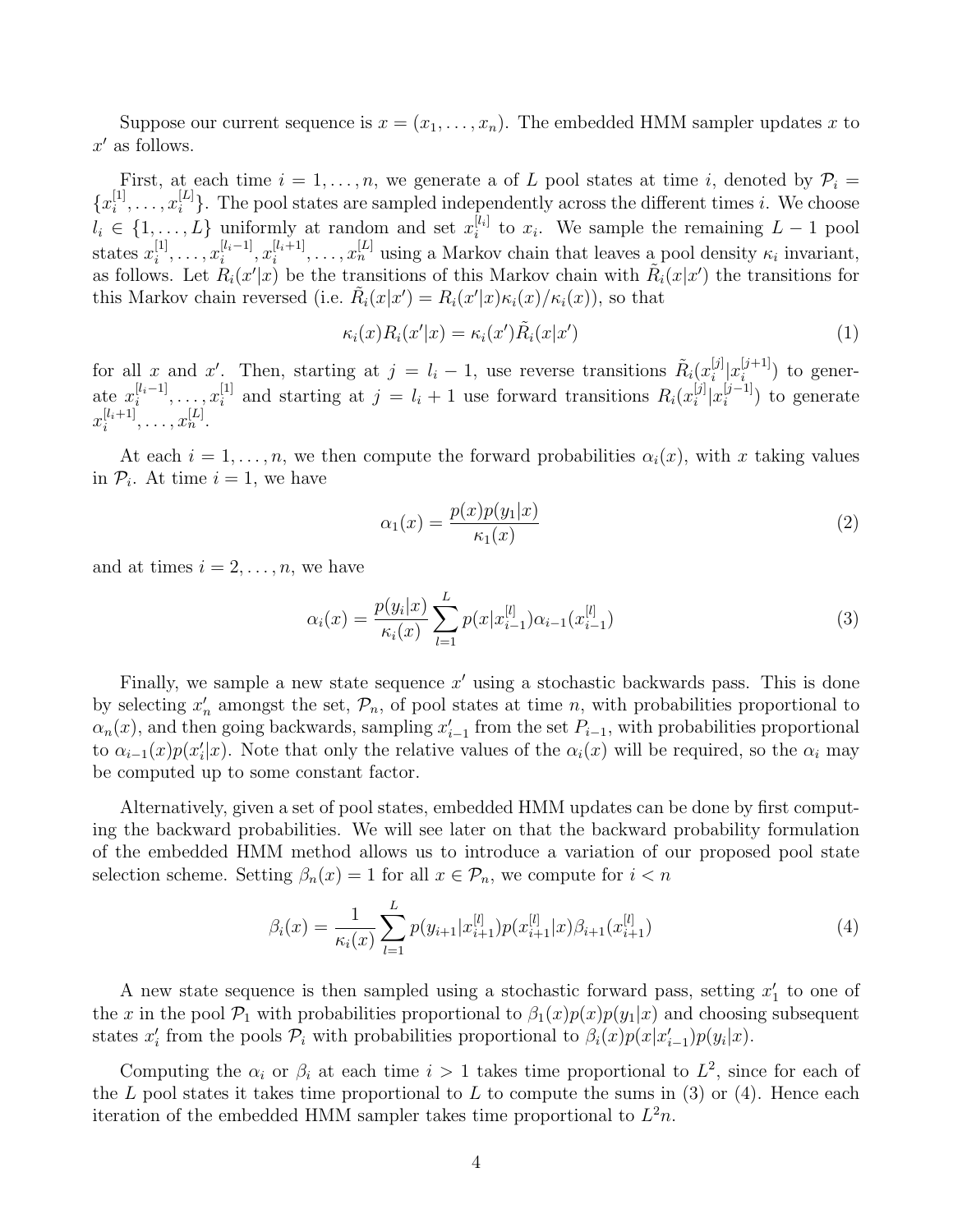### 3 Particle Gibbs with Backward Sampling MCMC

We review the Particle Gibbs with Backward Sampling (PGBS) sampler here. For full details, see the articles by Andrieu, Doucet and Holenstein (2010) and Lindsten and Schon (2012).

Let  $q_1(x|y_1)$  be the importance density from which we sample particles at time 1, and let  $q_i(x|y_i, x_{i-1})$  be the importance density for sampling particles at times  $i > 1$ . These may depend on the current value of the parameters,  $\theta$ , which we suppressed in this notation. Suppose we start with a current sequence x. We set the first particle  $x_1^{[1]}$  $_1^{\lbrack 1\rbrack}$  to the current state  $x_1$ . We then sample  $L-1$  particles  $x_1^{[2]}$  $\left[ 2\right] _{1},\ldots ,x_{1}^{[L]}$  $\frac{1}{1}$  from  $q_1$  and compute and normalize the weights of the particles:

$$
w_1^{[l]} = \frac{p(x_1^{[l]})p(y_1|x_1^{[l]})}{q_1(x_1^{[l]}|y_1)}
$$
\n
$$
(5)
$$

$$
W_1^{[l]} = \frac{w_1^{[l]}}{\sum_{l=1}^L w_1^{[l]}} \tag{6}
$$

for  $l = 1, \ldots, L$ .

For  $i > 1$ , we proceed sequentially. We first set  $x_{i}^{[1]} = x_i$ . We then sample a set of  $L - 1$ ancestor indices for particles at time i, defined by  $A_{i-1}^{[l]} \in \{1,\ldots,L\}$ , for  $l = 2,\ldots,L$ , with probabilities proportional to  $W_i^{[l]}$  $\mathcal{I}_{i-1}^{[l]}$ . The ancestor index for the first state,  $A_{i-1}^{[1]}$  $\prod_{i=1}^{\lfloor 1 \rfloor}$ , is 1. We then sample each of the  $L-1$  particles,  $x_i^{[l]}$  $i^{[l]}$ , at time i, for  $l = 2, ..., L$ , from  $q_i(x|y_i, x_{i-1}^{[A_{i-1}^{[l]}]})$  $\binom{[A_{i-1}]}{i-1}$  and compute and normalize the weights at time  $i$ 

$$
w_i^{[l]} = \frac{p(x_i^{[l]}|x_{i-1}^{[A_{i-1}^{[l]})})p(y_i|x_i^{[l]})}{q_i(x_i^{[l]}|y_i, x_{i-1}^{[A_{i-1}^{[l]})})}
$$
(7)

$$
W_i^{[l]} = \frac{w_i^{[l]}}{\sum_{l=1}^L w_i^{[l]}} \tag{8}
$$

A new sequence taking values in the set of particles at each time is then selected using a backwards sampling pass. This is done by first selecting  $x_n'$  from the set of particles at time n with probabilities  $W_i^{[l]}$  $i^{[l]}$  and then selecting the rest of the sequence going backward in time to time 1, setting  $x_i'$  to  $x_i^{[l]}$  with probability

$$
\frac{w_i^{[l]} p(x'_{i+1} | x_i^{[l]})}{\sum_{m=1}^{L} w_i^{[m]} p(x'_{i+1} | x_i^{[m]})}
$$
\n
$$
(9)
$$

A common choice for  $q$  is the model's transition density, which is what is compared to in this paper.

Note that each iteration of the PGBS sampler takes time proportional to  $Ln$ , since it takes time proportional to  $L$  to create the set of particles at each time  $i$ , and to do one step of backward sampling.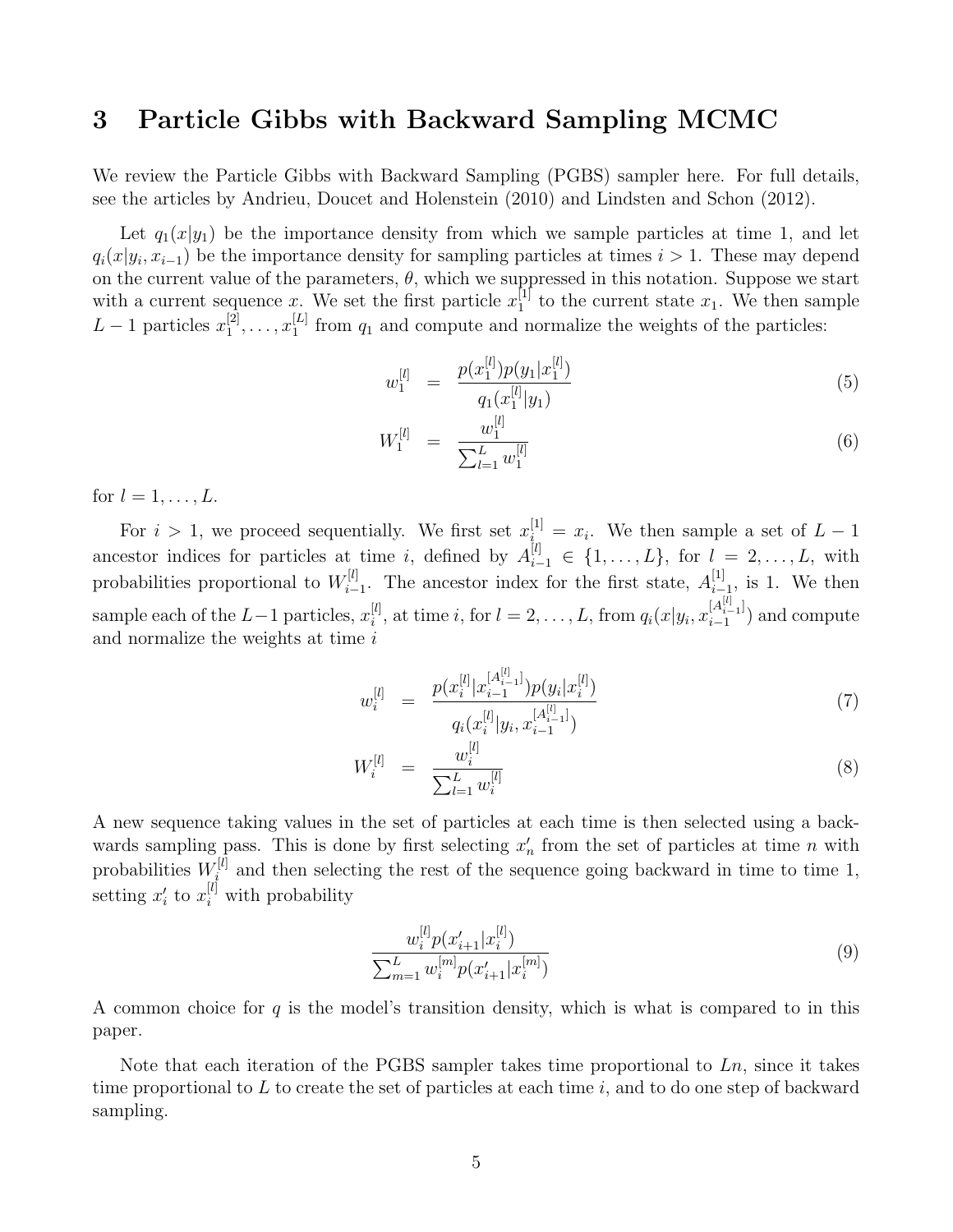### 4 An embedded HMM sampler for high dimensions

We propose two new ways, denoted  $f$  and  $b$ , of generating pool states for the embedded HMM sampler. Unlike previously-used pool state selection schemes, where pool states are selected independently at each time, our new schemes select pool states sequentially, with pool states at time i selected conditional on pool states at time  $i-1$ , or alternatively at time  $i+1$ .

#### 4.1 Pool state distributions

The first way to generate pool states is to use a forward pool state selection scheme, with a sequential approximation to  $p(x_i|y_1,\ldots,y_i)$  as the pool state density. In particular, at time 1, we set the pool state distribution of our proposed embedded HMM sampler to

$$
\kappa_1^f(x) \propto p(x)p(y_1|x) \tag{10}
$$

As a result of equation (2),  $\alpha_1(x)$  is constant. At time  $i > 1$ , we set the pool state distribution to

$$
\kappa_i^f(x|\mathcal{P}_{i-1}) \propto p(y_i|x) \sum_{l=1}^L p(x|x_{i-1}^{[l]})
$$
\n(11)

which makes  $\alpha_i(x)$  constant for  $i > 1$  as well (see equation (3)).

We then draw a sequence composed of these pool states with the forward probability implementation of the embedded HMM method, with the  $\alpha_i(x)$ 's all set to 1.

The second way is to instead use a backward pool state selection scheme, with a sequential approximation of  $p(x_i|y_{i+1},..., y_n)$  as the pool state density. We begin by creating the pool  $\mathcal{P}_n$ , consisting of the current state  $x_n$  and the remaining  $L-1$  pool states sampled from  $p_n(x)$ , the marginal density at time n, which is the same as  $p(x)$  if the latent process is stationary. The backward probabilities  $\beta_n(x)$ , for x in  $\mathcal{P}_n$ , are then set to 1. At time  $i < n$  we set the pool state densities to

$$
\kappa_i^b(x|\mathcal{P}_{i+1}) \propto \sum_{l=1}^L p(y_{i+1}|x_{i+1}^{[l]}) p(x_{i+1}^{[l]}|x) \tag{12}
$$

so that  $\beta_i(x)$  is constant for all  $i = 1, \ldots, n$  (see equation 4).

We then draw a sequence composed of these pool states as in the backward probability implementation of the embedded HMM method, with the  $\beta_i(x)$ 's all set to 1.

If the latent process is Gaussian, and the latent state at time 1 is sampled from the stationary distribution of the latent process, it is possible to update the latent variables by applying the forward scheme to the reversed sequence  $(y_n, \ldots, y_1)$  by making use of time reversibility, since  $X_n$ is also sampled from the stationary distribution, and the latent process evolves backward in time according to the same transition density as it would going forward. We then use the forward pool state selection scheme along with a stochastic backward pass to sample a sequence  $(x_n, \ldots, x_1)$ , starting with  $x_1$  and going to  $x_n$ .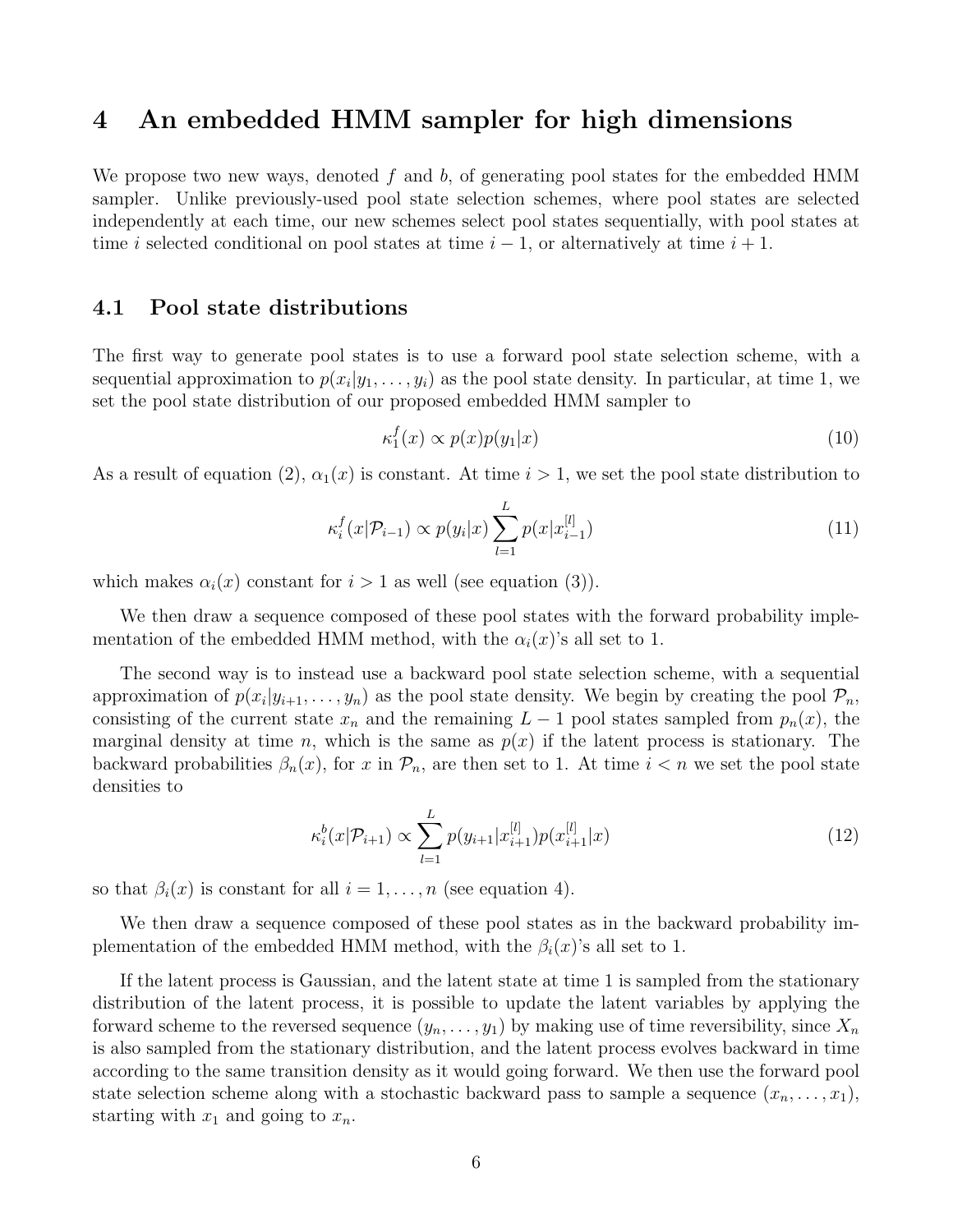It can sometimes be advantageous to alternate between using forward and backward (or, alternatively, forward applied to the reversed sequence) embedded HMM updates, since this can improve sampling of certain  $x_i$ . The sequential pool state selection schemes use only part of the observed sequence in generating the pool states. By alternating update directions, the pool states can depend on different parts of the observed data, potentially allowing us to better cover the region where  $x_i$  has high posterior density. For example, at time 1, the pool state density may disperse the pool states too widely, leading to poor sampling for  $x_1$ , but sampling  $x_1$  using a backwards scheme can be much better, since we are now using all of the data in the sequence when sampling pool states at time 1.

#### 4.2 Sampling pool states

To sample from  $\kappa_i^f$ <sup>f</sup> or  $\kappa_i^b$ , we can use any Markov transitions  $R_i$  that leave this distribution invariant. The validity of the method does not depend on the Markov transitions for sampling from  $\kappa_i^f$  $\kappa_i^f$  or  $\kappa_i^b$  reaching equilibrium or even on them being ergodic.

Directly using these pool state densities in an MCMC routine leads to a computational cost per iteration that is proportional to  $L^2n$ , like in the original embedded HMM method, since at times  $i > 1$  we need at least L updates to produce L pool states, and the cost of computing an acceptance probability is proportional to L.

However, it is possible to reduce the cost per iteration of the embedded HMM method to be proportional to  $nL$  when we use  $\kappa_i^f$  $\kappa_i^f$  or  $\kappa_i^b$  as the pool state densities. To do this, we start by thinking of the pool state densities at each time  $i > 1$  as marginal densities summing over the variable  $l = 1, \ldots, L$  that indexes a pool state at the previous time. Specifically,  $\kappa_i^f$  $i$  can be viewed as a marginal of the density

$$
\lambda_i(x,l) \propto p(y_i|x)p(x|x_{i-1}^{[l]}) \tag{13}
$$

while  $\kappa_i^b$  is a marginal of the density

$$
\gamma_i(x,l) \propto p(y_{i+1}|x_{i+1}^{[l]})p(x_{i+1}^{[l]}|x) \tag{14}
$$

We then use Markov transitions,  $R_i$ , to sample a set of values of  $x_i$  and  $l$ , with probabilities proportional to  $\lambda_i$  for the forward scheme, or probabilities proportional to  $\gamma_i$  for the backward scheme.

The chain is started at the current  $x_i$ , and the initial value of l is chosen randomly with probabilities proportional to  $p(x_i|x_i^{[l]})$  $\binom{[l]}{i-1}$  for the forward scheme or  $p(y_{i+1}|x_{i+1}^{[l]})p(x_{i+1}^{[l]}|x_i)$  for the backward scheme. This stochastic initialization of  $l$  is needed to make the algorithm valid when we use  $\lambda_i$  or  $\gamma_i$  to generate the pool states.

Sampling values of  $x_i$  and l from  $\lambda_i$  or  $\gamma_i$  can be done by updating each of  $x_i$  and l separately, alternately sampling values of  $x_i$  conditional on l, and values of l conditional on  $x_i$ , or by updating  $x_i$  and l jointly, or by a combination of these.

Updating  $x_i$  given l can be done with any appropriate sampler, such as Metropolis, or for a Gaussian latent process we can use autoregressive updates, which we describe below. To update l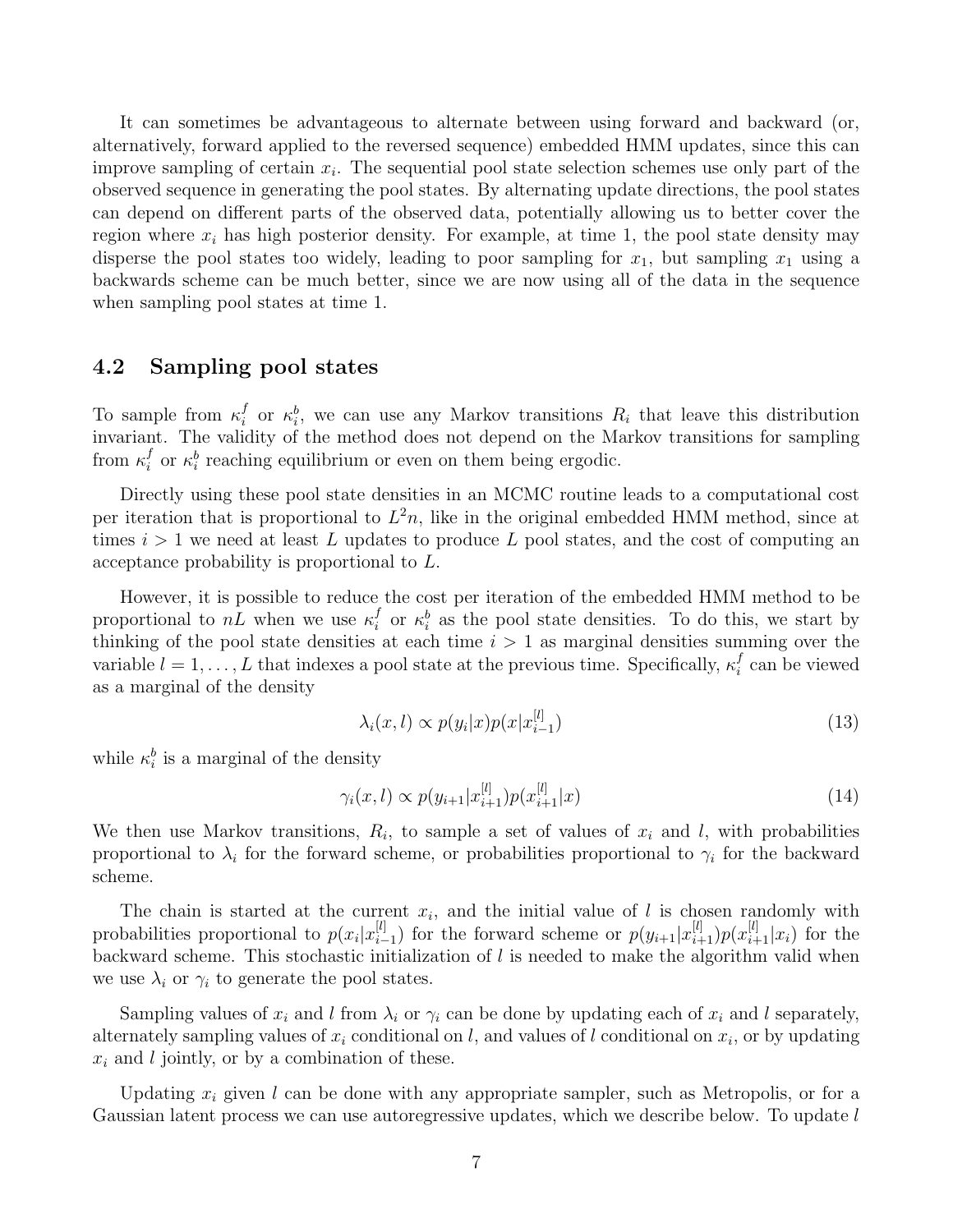given  $x_i$ , we can also use Metropolis updates, proposing  $l' = l+k$ , with k drawn from some proposal distribution on  $\{-K, \ldots, -1, 1, \ldots, K\}$ . Alternatively, we can simply propose l'uniformly at random from  $\{1, \ldots, L\}$ .

To jointly update  $x_i$  and l, we propose two novel updates, a "shift" update and a "flip" update. Since these are also Metropolis updates, using them together with Metropolis or autoregressive updates, for each of  $x_i$  and l separately, allows embedded HMM updates to be performed in time proportional to nL.

#### 4.3 Autoregressive updates

For sampling pool states in our embedded HMM MCMC schemes, as well as for comparison MCMC schemes, we will make use of Neal's (1998) "autoregressive" Metropolis-Hastings update, which we review here. This update is designed to draw samples from a distribution of the form  $p(w)p(y|w)$  where  $p(w)$  is multivariate Gaussian with mean  $\mu$  and covariance  $\Sigma$  and  $p(y|w)$  is typically a density for some observed data.

This autoregressive update proceeds as follows. Let  $L$  be the lower triangular Cholesky decomposition of  $\Sigma$ , so  $\Sigma = LL^T$ , and n be a vector of i.i.d. normal random variables with zero mean and identity covariance. Let  $\epsilon \in [-1, 1]$  be a tuning parameter that determines the scale of the proposal. Starting at  $w$ , we propose

$$
w' = \mu + \sqrt{1 - \epsilon^2}(w - \mu) + \epsilon L n \tag{15}
$$

Because these autoregressive proposals are reversible with respect to  $p(w)$ , the proposal density and  $p(w)$  cancel in the Metropolis-Hastings acceptance ratio. This update is therefore accepted with probability

$$
\min\left(1, \frac{p(y|w')}{p(y|w)}\right) \tag{16}
$$

Note that for this update, the same value of  $\epsilon$  is used for scaling along every dimension. It would be of independent interest to develop a version of this update where  $\epsilon$  can be different for each dimension of  $w$ .

#### 4.4 Shift updates

We can simultaneously update l and  $x_i$  at time  $i > 1$  by proposing to update  $(x_i, l)$  to  $(x'_i, l')$ where *l'* is proposed in any valid way while  $x'_i$  is chosen in a way such that  $x'_i$  and  $x_i^{[l']}$  $i-1$  are linked in the same way as  $x_i$  and  $x_{i-}^{[l]}$  $\frac{[t]}{i-1}$ . The shift update makes it easier to generate a set of pool states at time i with different predecessor states at time  $i-1$ , helping to ensure that the pool states are well-dispersed. This update is accepted with the usual Metropolis probability.

For a concrete example we use later, suppose that the latent process is an autoregressive Gaussian process of order 1, with the model being that  $X_i | x_{i-1} \sim N(\Phi x_{i-1}, \Sigma)$ . In this case,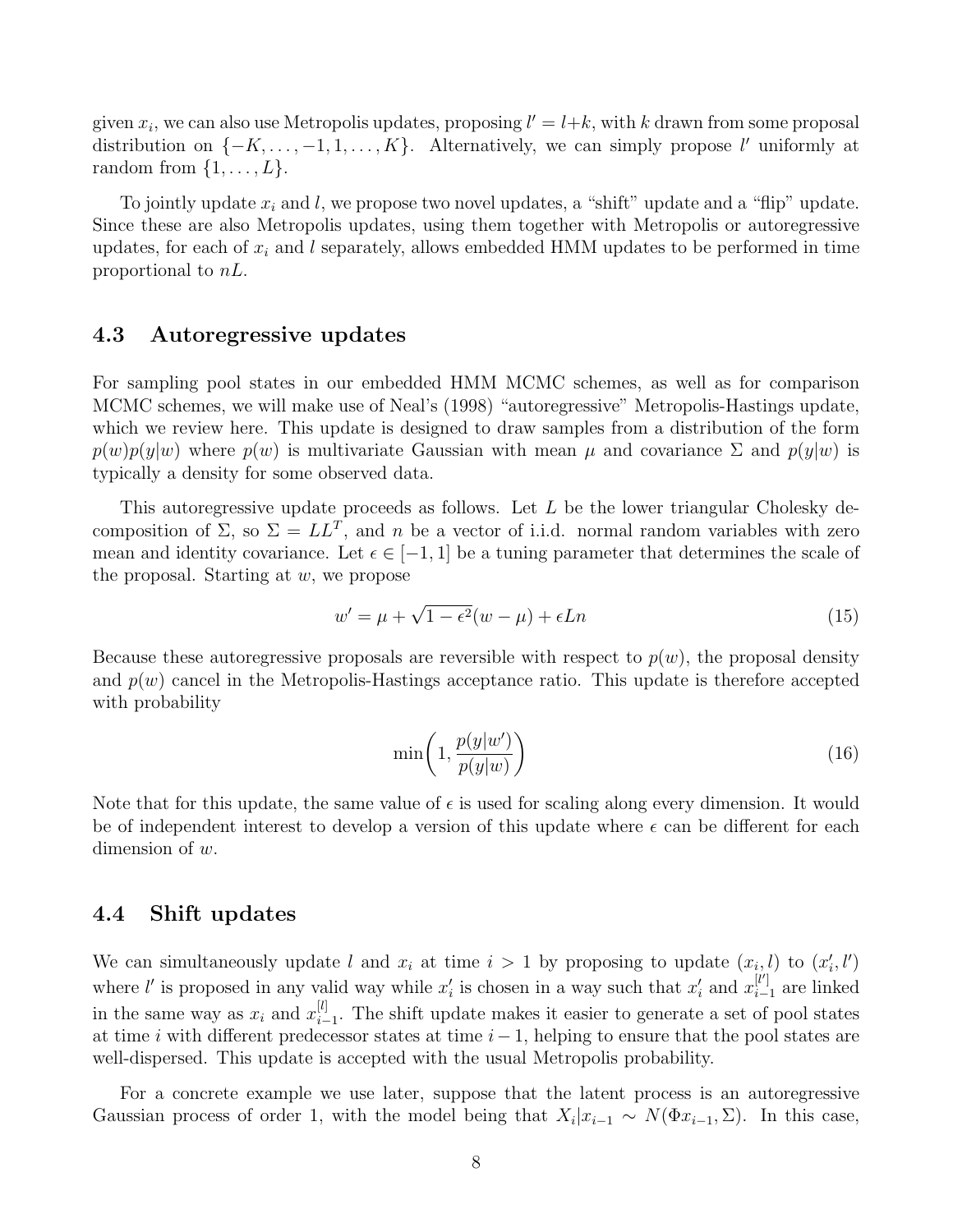given *l'*, we propose  $x'_{i} = x_{i} + \Phi(x_{i-1}^{[l']} - x_{i-1}^{[l]})$  $\binom{[t]}{i-1}$ . This update is accepted with probability

$$
\min\left(1, \frac{p(y_i|x'_i)}{p(y_i|x_i)}\right) \tag{17}
$$

as a result of the transition densities in the acceptance ratio cancelling out, since

$$
x'_{i} - \Phi x_{i-1}^{[l']} = x_{i} + \Phi (x_{i-1}^{[l']} - x_{i-1}^{[l]}) - \Phi x_{i-1}^{[l']} \tag{18}
$$

$$
= x_i - \Phi x_{i-1}^{[l]} \tag{19}
$$

To be useful, shift updates normally need to be combined with other updates for generating pool states. When combining shift updates with other updates, tuning of acceptance rates for both updates needs to be done carefully in order to ensure that the shift updates actually improve sampling performance. In particular, if the pool states at time  $i - 1$  are spread out too widely, then the shift updates may have a low acceptance rate and not be very useful. Therefore, jointly optimizing proposals for  $x_i$  and for  $x_i$  and l may lead to a relatively high acceptance rate on updates of  $x_i$ , in order to ensure that the acceptance rate for the shift updates isn't low.

#### 4.5 Flip updates

Generating pool states locally can be helpful when applying embedded HMMs to high dimensions but it also makes sampling difficult if the posterior is multimodal. Consider the case when the observation probability depends on  $|x_i|$  instead of  $x_i$ , so that many modes with different signs for some  $x_i$  exist. We propose to handle this problem by adding an additional flip update that creates a "mirror" set of pool states, in which  $-x_i$  will be in the pool if  $x_i$  is. By having a mirror set of pool states, we are able to flip large segments of the sequence in a single update, allowing efficient exploration of different posterior modes.

To generate a mirror set of pool states, we must correctly use the flip updates when sampling the pool states. Since we want each pool state to have a negative counterpart, we choose the number of pool states  $L$  to be even. The chain used to sample pool states then alternates two types of updates, a usual update to generate a pool state and a flip update to generate its negated version. The usual update can be a combination of any updates, such as those we consider above. So that each state will have a flipped version, we start with a flip transition between  $x^{[1]}$  and  $x^{[2]}$ , a usual transition between  $x^{[2]}$  and  $x^{[3]}$ , and so on up to a flip transition between  $x^{[L-1]}$  to  $x^{[L]}$ .

At time 1, we start with the current state  $x_1$  and randomly assign it to some index l in the chain used to generate pool states. Then, starting at  $x_1$  we generate pool states by reversing the Markov chain transitions back to 1 and going forward up to  $L$ . Each flip update is then a Metropolis update proposing to generate a pool state  $-x_1$  given that the chain is at some pool state  $x_1$ . Note that if the observation probability depends on  $x_1$  only through  $|x_1|$  and  $p(x)$  is symmetric around zero then this update is always accepted.

At time  $i > 1$ , a flip update proposes to update a pool state  $(x_i, l)$  to  $(-x_i, l')$  such that  $x_{i-1}^{[l']} = -x_{i-1}^{[l]}$  $\prod_{i=1}^{\lbrack t]}$ . Here, since the pool states at each time are generated by alternating flip and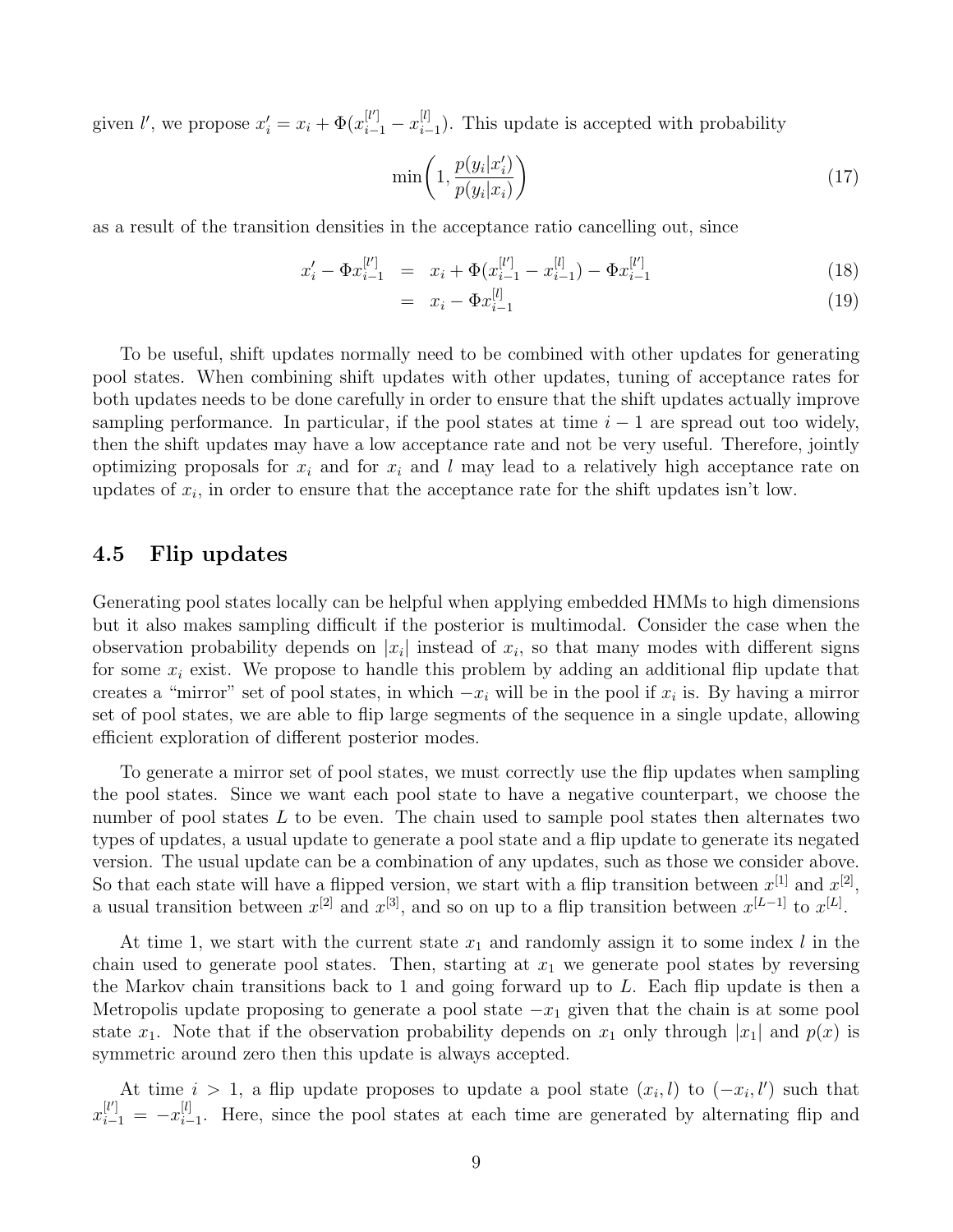usual updates, starting with a flip update to  $x_i^{[1]}$  $i^{[1]}$ , the proposal to move from l to l' can be viewed as follows. Suppose that instead of labelling our pool states from 1 to L we instead label them 0 to  $L - 1$ . The pool states at times 0 and 1, then 2 and 3, and so on will then be flipped pairs, and the proposal to change  $l$  to  $l'$  can be seen as proposing to flip the lower order bit in a binary representation of  $l'$ . For example, a proposal to move from  $l = 3$  to  $l = 2$  can be seen as proposing to change  $l$  from 11 to 10 (in binary). Such a proposal will always be accepted assuming a transition density for which  $p(x_i|x_{i-1}) = p(-x_i|x_{i-1})$  and an observation probability which depends on  $x_i$  only via  $|x_i|$ .

#### 4.6 Relation to PGBS

The forward pool state selection scheme can be used to construct a sampler with properties similar to PGBS. This is done by using independence Metropolis to sample values of  $x_i$  and l from  $\lambda_i^f$  $\frac{j}{i}$  .

At time 1, we propose our pool states from  $p(x)$ . At times  $i > 2$ , we propose  $l'_{i-1}$  by selecting it uniformly at random from  $\{1,\ldots,L\}$  and we propose  $x_i'$  by sampling from  $p(x|x_{i-1}^{[l'_{i-1}]})$  $i_{i-1}^{i_{i-1}}$ ). The proposals at all times  $i$  are accepted with probability

$$
\min\left(1, \frac{p(y|x'_i)}{p(y|x_i)}\right) \tag{20}
$$

This sampler has computational cost proportional to  $\mathcal{L}n$  per iteration, like PGBS. It is analogous to a PGBS sampler with importance densities

$$
q_1(x|y_1) = p(x) \tag{21}
$$

and

$$
q_i(x|x_{i-1}, y_i) = p(x|x_{i-1}), \quad i > 2
$$
\n(22)

with the key difference between these two samplers being that PGBS uses importance weights  $p(y|x_i)$  on each particle, instead of an independence Metropolis accept-reject step.

### 5 Proof of correctness

We modify the original proof of Neal (2003), which assumes that the sets of pool states  $P_1, \ldots, P_n$ are selected independently at each time, to show the validity of our new sequential pool state selection scheme. Another change in the proof is to account for generating the pool states by sampling them from  $\lambda_i$  or  $\gamma_i$  instead of  $\kappa_i^f$  $i \text{ or } \kappa_i^b$ .

This proof shows that the probability of starting at  $x$  and moving to  $x'$  with given sets of pool states  $\mathcal{P}_i$ , pool indices  $l_i$  of  $x_i$ , and pool indices  $l'_i$  of  $x'_i$  is the same as the probability of starting at x' and moving to x with the same set of pool states  $\mathcal{P}_i$ , pool indices  $l'_i$  of  $x'_i$ , and pool indices  $l_i$  of  $x_i$ . This in turn implies, by summing/integrating over  $\mathcal{P}_i$  and  $l_i$ , that the embedded HMM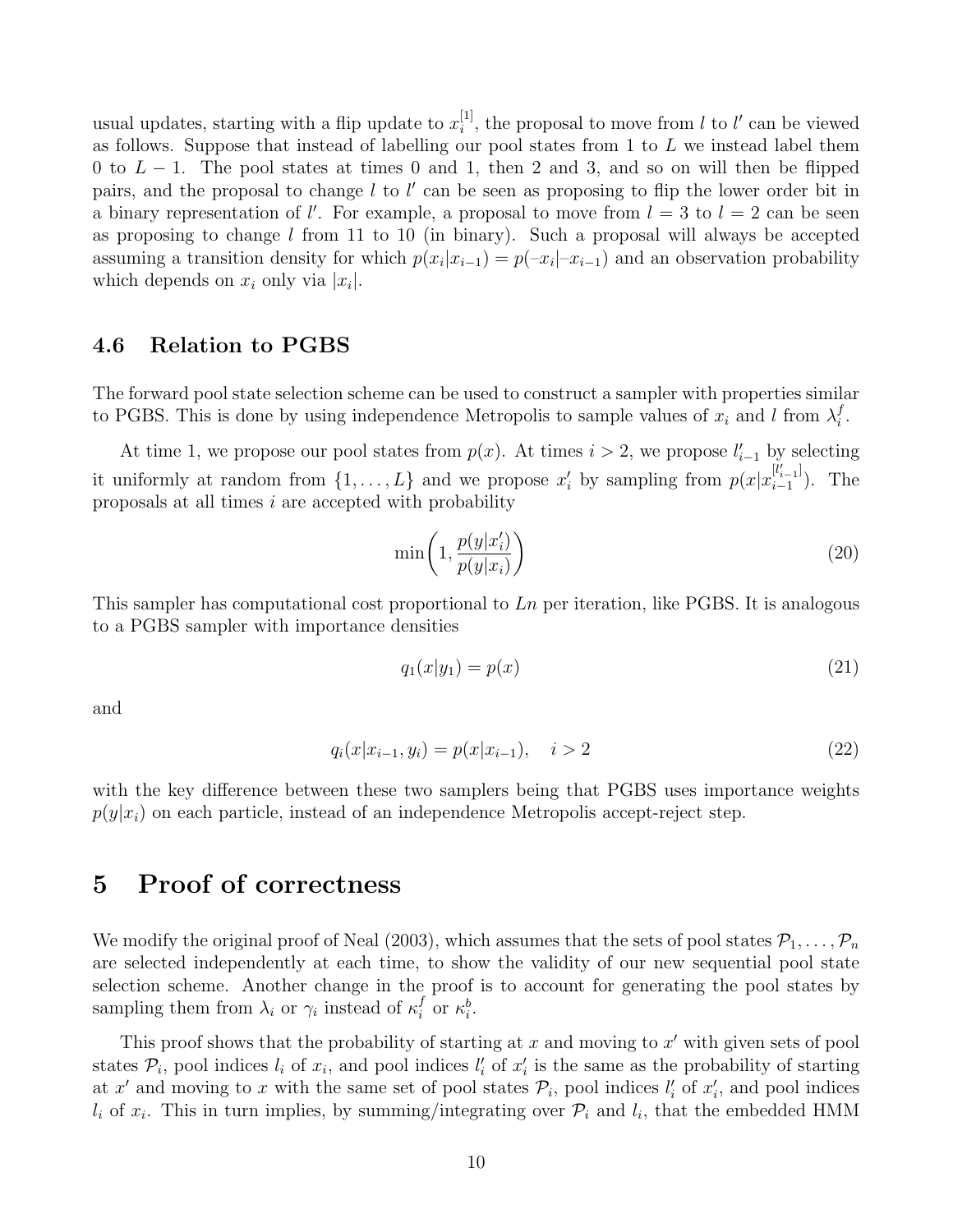method with the sequential pool state scheme satisfies detailed balance with respect to  $p(x|y)$ , and hence leaves  $p(x|y)$  invariant.

Suppose we use the sequential forward scheme. The probability of starting at  $x$  and moving to x' decomposes into the product of the probability of starting at x, which is  $p(x|y)$ , the probability of choosing a set of pool state indices  $l_i$ , which is  $\frac{1}{L^n}$ , the probability of selecting the initial values of  $l_{i-1}$  for the stochastic initialization step, the probability of selecting the sets of pool states  $\mathcal{P}_i$ ,  $P(\mathcal{P}_1,\ldots,\mathcal{P}_n)$ , and finally the probability of choosing x'.

The probability of selecting given initial values for  $l_1, \ldots, l_{n-1}$  is

$$
\prod_{i=2}^{n} \frac{p(x_i|x_{i-1}^{[l_{i-1}]})}{\sum_{m=1}^{L} p(x_i|x_{i-1}^{[m]})}
$$
(23)

The probability of choosing a given set of pool states is

$$
P(\mathcal{P}_1, \dots, \mathcal{P}_n) = P(\mathcal{P}_1) \prod_{i=2}^n P(\mathcal{P}_i | \mathcal{P}_{i-1})
$$
\n(24)

At time 1, we use a Markov chain with invariant density  $\kappa_1$  to select pool states in  $\mathcal{P}_1$ . Therefore

$$
P(\mathcal{P}_1) = \prod_{j=l_1+1}^{L} R_1(x_1^{[j]} | x_1^{[j-1]}) \prod_{j=l_1-1}^{1} \tilde{R}_1(x_1^{[j]} | x_1^{[j+1]})
$$
  
\n
$$
= \prod_{j=l_1+1}^{L} R_1(x_1^{[j]} | x_1^{[j-1]}) \prod_{j=l_1-1}^{1} R_1(x_1^{[j+1]} | x_1^{[j]}) \frac{\kappa_1(x_1^{[j]})}{\kappa_1(x_1^{[j+1]})}
$$
  
\n
$$
= \prod_{j=l_1}^{L-1} R_1(x_1^{[j+1]} | x_1^{[j]}) \prod_{j=l_1-1}^{1} R_1(x_1^{[j+1]} | x_1^{[j]}) \frac{\kappa_1(x_1^{[j]})}{\kappa_1(x_1^{[j+1]})}
$$
  
\n
$$
= \frac{\kappa_1(x_1^{[1]})}{\kappa_1(x_1^{[l_1]})} \prod_{j=1}^{L-1} R_1(x_1^{[j+1]} | x_1^{[j]})
$$
(25)

For times  $i > 1$  we use a Markov chain with invariant density  $\lambda_i$  to sample a set of  $x_i$  and  $l_{i-1}$ , given  $\mathcal{P}_i$ . Therefore

$$
P(\mathcal{P}_{i}|\mathcal{P}_{i-1}) = \frac{\lambda_{i}(x_{i}^{[1]}, l_{i-1}^{[1]}|\mathcal{P}_{i-1})}{\lambda_{i}(x_{i}^{[l_{i}]}, l_{i-1}^{[l_{i}]}|\mathcal{P}_{i-1})} \prod_{j=1}^{L-1} R_{i}(x_{i}^{[j+1]}, l_{i-1}^{[j+1]}|x_{i}^{[j]}, l_{i-1}^{[j]}, \mathcal{P}_{i-1})
$$
(26)

Finally, we choose a new sequence  $x'$  amongst the collection of sequences consisting of the pool states with a backward pass. This is done by first choosing a pool state  $x_n'$  uniformly at random from  $\mathcal{P}_n$ . We then select the remaining states  $x_i^{[l_i]}$  by selecting  $l'_1, \ldots, l'_{n-1}$  with probability

$$
\prod_{i=2}^{n} \frac{p(x'_i | x_{i-1}^{[l'_{i-1}]})}{\sum_{m=1}^{L} p(x'_i | x_{i-1}^{[m]})}
$$
(27)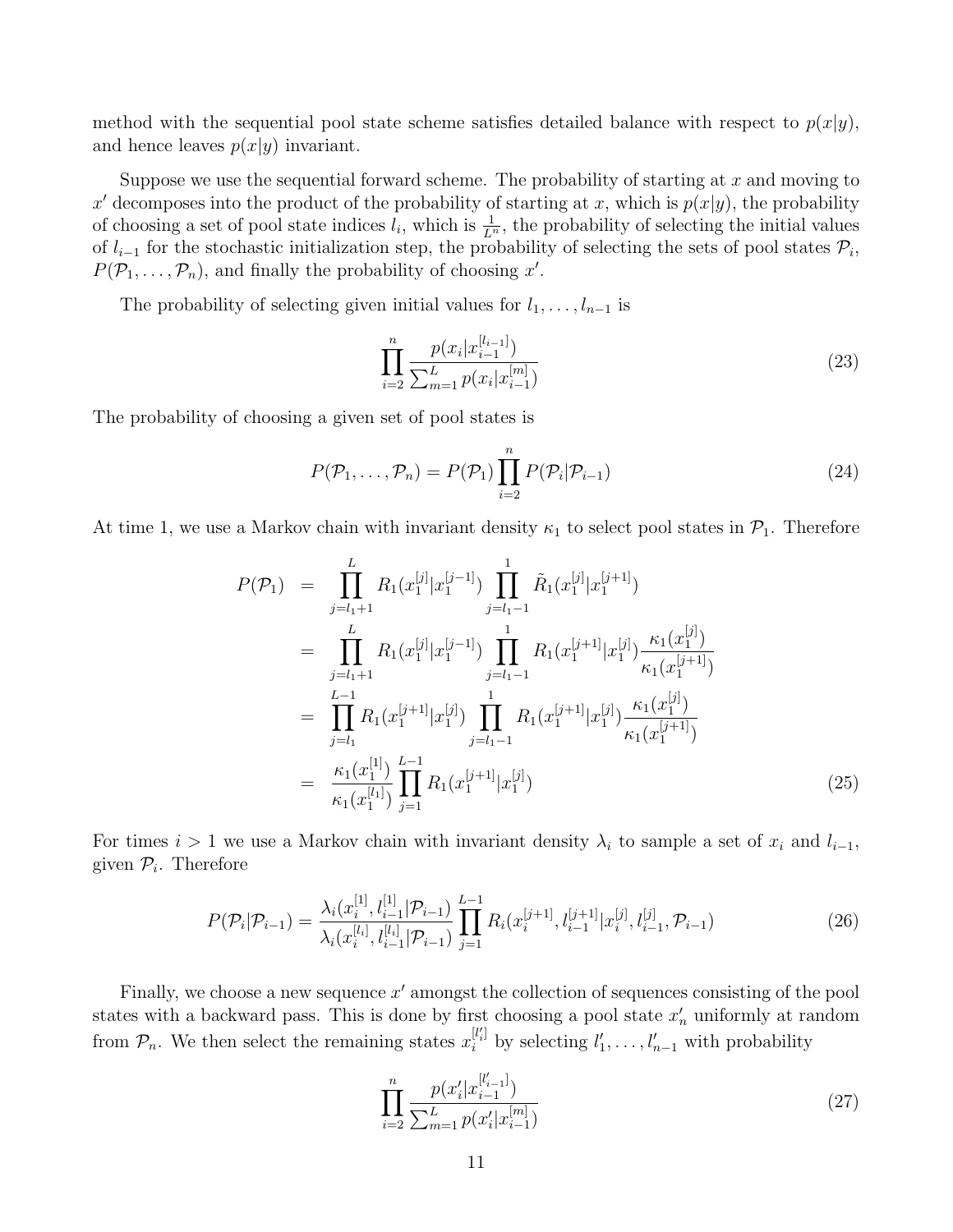Thus, the probability of starting at x and going to x', with given  $\mathcal{P}_1, \ldots, \mathcal{P}_n, l_1, \ldots, l_n$  and  $l'_1, \ldots, l'_n$  is

$$
p(x|y) \times \frac{1}{L^n} \times \prod_{i=2}^n \frac{p(x_i|x_{i-1}^{[l_{i-1}]})}{\sum_{m=1}^L p(x_i|x_{i-1}^{[m]})} \times \frac{\kappa_1(x_1^{[1]})}{\kappa_1(x_1^{[l_1]})} \prod_{j=1}^{L-1} R_1(x_1^{[j+1]}|x_1^{[j]})
$$
  
\n
$$
\times \prod_{i=2}^n \left[ \frac{\lambda_i(x_i^{[1]}, l_{i-1}^{[1]} | \mathcal{P}_{i-1})}{\lambda_i(x_i^{[l_i]}, l_{i-1}^{[l_i]} | \mathcal{P}_{i-1})} \prod_{j=1}^{L-1} R_i(x_i^{[j+1]}, l_{i-1}^{[j+1]} | x_i^{[j]}, l_{i-1}^{[j]}, \mathcal{P}_{i-1}) \right] \times \frac{1}{L} \times \prod_{i=2}^n \frac{p(x_i'|x_{i-1}^{[l_{i-1}]})}{\sum_{m=1}^L p(x_i'|x_{i-1}^{[m]})}
$$
  
\n
$$
= \kappa_1(x_1^{[1]}) \prod_{j=1}^{L-1} R_1(x_1^{[j+1]} | x_1^{[j]}) \times \prod_{i=2}^n \left[ \lambda_i(x_i^{[1]}, l_{i-1}^{[1]} | \mathcal{P}_{i-1}) \prod_{j=1}^{L-1} R_i(x_i^{[j+1]}, l_{i-1}^{[j+1]} | x_i^{[j]}, l_{i-1}^{[j]}, \mathcal{P}_{i-1}) \right]
$$
  
\n
$$
\times \frac{1}{L^{n+1}} \times \frac{p(x|y)}{\kappa_1(x_1) \prod_{i=2}^n \lambda_i(x_i, l_{i-1} | \mathcal{P}_{i-1})} \times \prod_{i=2}^n \frac{p(x_i|x_{i-1}^{[l_{i-1}]})}{\sum_{m=1}^L p(x_i|x_{i-1}^{[m]})} \prod_{i=2}^n \frac{p(x_i'|x_{i-1}^{[l_{i-1}]})}{\sum_{m=1}^L p(x_i'|x_{i-1}^{[m]})} \tag{28}
$$

Here, we have  $x_i^{[l_i]} = x_i$  and  $x_i^{[l'_{i-1}]} = x'_{i-1}$ . Also

$$
\prod_{i=2}^{n} \lambda_i(x_i, l_{i-1} | \mathcal{P}_{i-1}) = \prod_{i=2}^{n} \frac{p(y_i | x_i) p(x_i | x_{i-1}^{[l_{i-1}]})}{\sum_{x_i \in \mathcal{P}_i} \sum_{m=1}^{L} p(y_i | x_i) p(x_i | x_{i-1}^{[m]})}
$$
(29)

and

$$
p(x|y) = \frac{p(x_1) \prod_{i=2}^{n} p(x_i|x_{i-1}) \prod_{i=1}^{n} p(y_i|x_i)}{p(y)}
$$
(30)

Therefore (28) can be simplified to

$$
= \frac{1}{p(y)} \kappa_1(x_1^{[1]}) \prod_{j=1}^{L-1} R_1(x_1^{[j+1]} | x_1^{[j]} ) \times \prod_{i=2}^n \left[ \lambda_i(x_i^{[1]}, l_{i-1}^{[1]} | \mathcal{P}_{i-1}) \prod_{j=1}^{L-1} R_i(x_i^{[j+1]}, l_{i-1}^{[j+1]} | x_i^{[j]}, l_{i-1}^{[j]}, \mathcal{P}_{i-1}) \right]
$$
  
 
$$
\times \frac{1}{L^{n+1}} \times \prod_{i=2}^n p(x_i | x_{i-1}) \times \prod_{i=2}^n p(x_i' | x_{i-1}') \times \prod_{i=2}^n \frac{1}{\sum_{m=1}^L p(x_i | x_{i-1}^{[m]})} \times \prod_{i=2}^n \frac{1}{\sum_{m=1}^L p(x_i' | x_{i-1}^{[m]})}
$$
  
 
$$
\times \prod_{i=2}^n \sum_{x_i \in \mathcal{P}_i} \sum_{m=1}^L p(y_i | x_i) p(x_i | x_{i-1}^{[m]})
$$
(31)

The last factor in the product only depends on the selected set of pool states. By exchanging  $x$ and  $x'$  we see that the probability of starting at  $x'$  and then going to  $x$ , with given sets of pool states  $P_i$ , pool indices  $l_i$  of  $x_i$  and pool indices  $l'_i$  of  $x'_i$  is the same.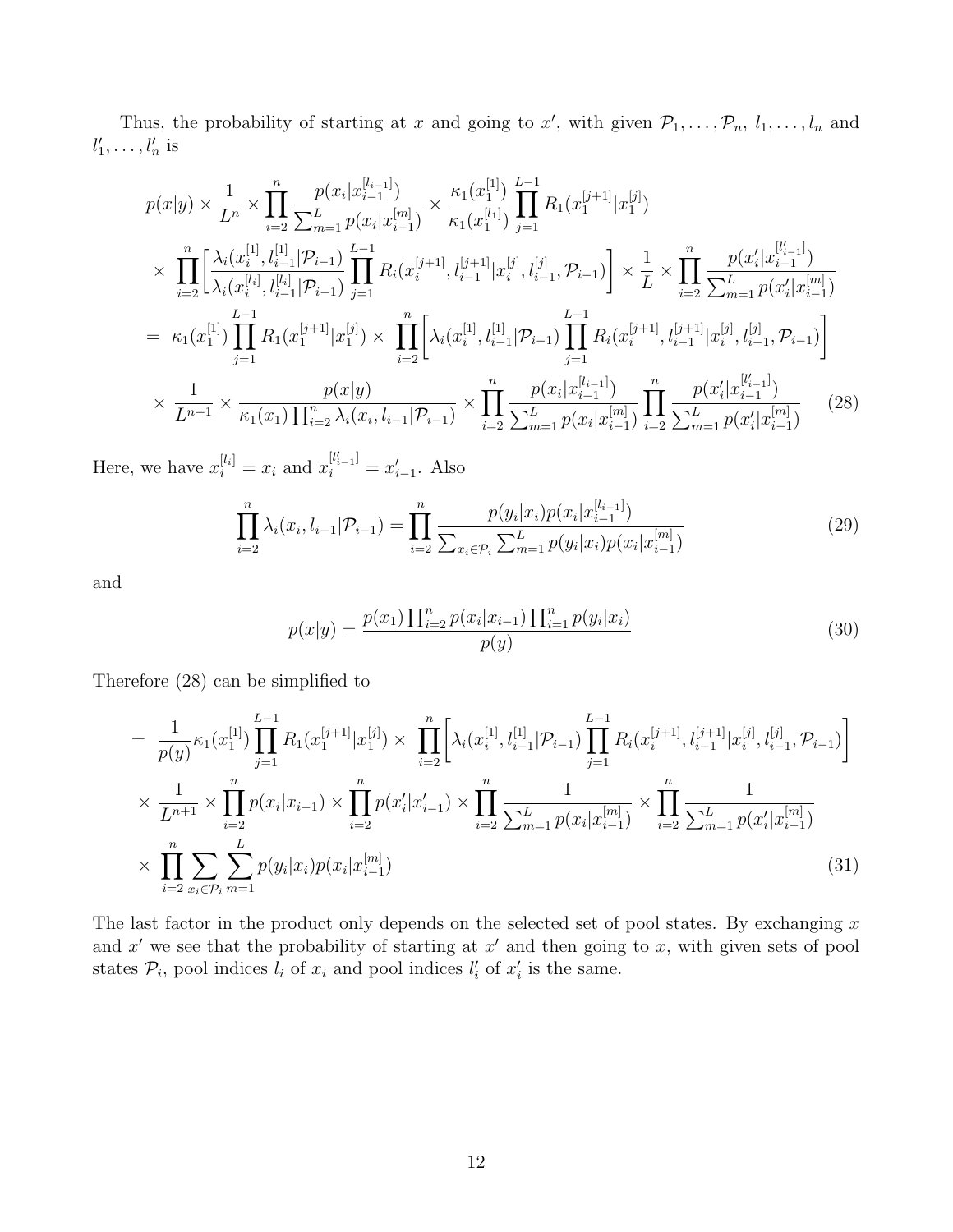### 6 Experiments

### 6.1 Test models

To demonstrate the performance of our new pool state scheme, we use two different state space models. The latent process for both models is a vector autoregressive process, with

$$
X_1 \sim N(0, \Sigma_{\text{init}}) \tag{32}
$$

$$
X_i|x_{i-1} \sim N(\Phi x_{i-1}, \Sigma), \quad i = 2, \dots, n \tag{33}
$$

where  $X_i = (X_{i,1}, ..., X_{i,P})'$  and

$$
\Phi = \begin{pmatrix} \phi_1 & \dots & 0 \\ \vdots & \ddots & \vdots \\ 0 & \dots & \phi_P \end{pmatrix} \tag{34}
$$

$$
\Sigma = \begin{pmatrix} 1 & \cdots & \rho \\ \vdots & \ddots & \vdots \\ \rho & \cdots & 1 \end{pmatrix} \tag{35}
$$

$$
\Sigma_{\text{init}} = \begin{pmatrix} \frac{1}{1 - \phi_1^2} & \cdots & \frac{\rho}{\sqrt{1 - \phi_1^2} \sqrt{1 - \phi_P^2}} \\ \vdots & \ddots & \vdots \\ \frac{\rho}{\sqrt{1 - \phi_1^2} \sqrt{1 - \phi_P^2}} & \cdots & \frac{1}{1 - \phi_P^2} \end{pmatrix}
$$
(36)

Note that  $\Sigma_{\text{init}}$  is the covariance of the stationary distribution for this process.

For model 1, the observations are given by

$$
Y_{i,j}|x_{i,j} \sim \text{Poisson}(\exp(c_j + \sigma_j x_{i,j})), \quad i = 1, \dots, n, \quad j = 1, \dots, P \tag{37}
$$

For model 2, the observations are given by

$$
Y_{i,j}|x_{i,j} \sim \text{Poisson}(\sigma_j|x_{i,j}|), \quad i = 1,\dots,n, \quad j = 1,\dots,P
$$
\n(38)

For model 1, we use a 10-dimensional latent state and a sequence length of  $n = 250$ , setting parameter values to  $\rho = 0.7$ , and  $c_j = -0.4$ ,  $\phi_j = 0.9$ ,  $\sigma_j = 0.6$  for  $j = 1, ..., P$ , with  $P = 10$ .

For model 2, we increase the dimensionality of the latent space to 15 and the sequence length to 500. We set  $\rho = 0.7$  and  $\phi_j = 0.9$ ,  $\sigma_j = 0.8$  for  $j = 1, ..., P$ , with  $P = 15$ .

We generated one random sequence from each model to test our samplers on. These observations from model 1 and model 2 are shown in Figure 1. Note that we are testing only sampling of the latent variables, with the parameters set to their true values.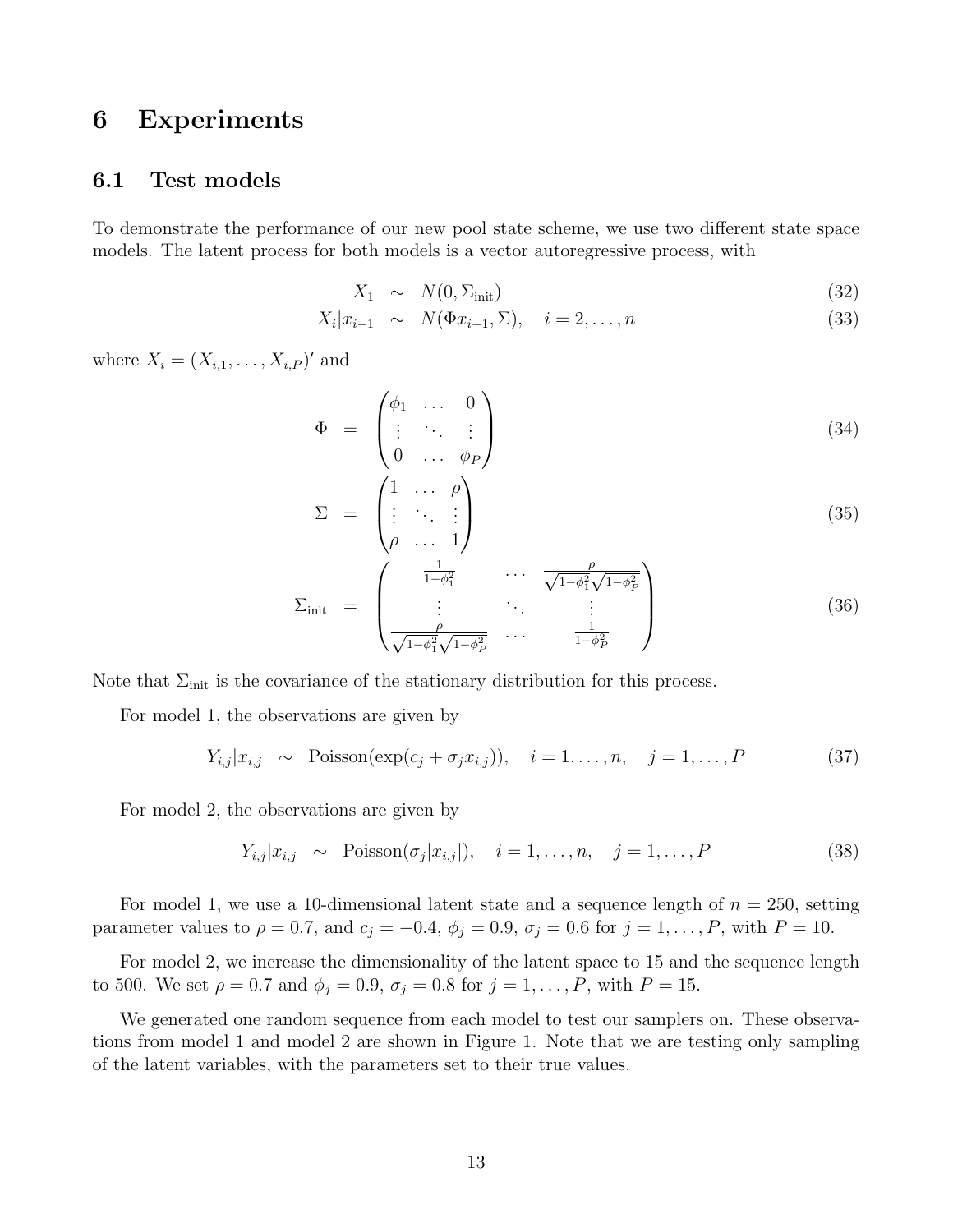

Figure 1: Observations from Model 1 and Model 2 along dimension  $j = 1$ .

### 6.2 Single-state Metropolis Sampler

A simple scheme for sampling the latent state sequence is to use Metropolis-Hastings updates that sample each  $x_i$  in sequence, conditional on  $x_{-i} = (x_1, \ldots, x_{i-1}, x_{i+1}, \ldots, x_i)$  and the data, starting at time 1 and going to time n. We sample all dimensions of  $x_i$  at once using autoregressive updates (see section 4.3).

The conditional densities of the  $X_i$  are

$$
p(x_1|x_{-1},y) \propto p(x_1|x_2)p(y_1|x_1) \propto p(x_1)p(x_2|x_1)p(y_1|x_1)
$$
  
\n
$$
p(x_i|x_{-i},y) \propto p(x_i|x_{i-1},x_{i+1})p(y_i|x_i) \propto p(x_i|x_{i-1})p(x_{i+1}|x_i)p(y_i|x_i), \quad 2 \le i \le n-1
$$
  
\n
$$
p(x_n|x_{-n},y) \propto p(x_n|x_{n-1})p(y_n|x_n)
$$

The densities  $p(x_1|x_2), p(x_i|x_{i-1}, x_{i+1}),$  and  $p(x_n|x_{n-1})$  are all Gaussian. The means and covariances for these densities can be derived by viewing  $p(x_1)$  or  $p(x_i|x_{i-1})$  as a Gaussian prior for  $x_i$  and  $p(x_{i+1}|x_i)$  as a Gaussian likelihood for  $x_i$ . In particular, we have

$$
X_1|x_2 \sim N(\mu_1, \Sigma_1)
$$
  

$$
X_i|x_i, x_{i+1} \sim N(\mu_i, \Sigma_i)
$$
  

$$
X_n|x_{n-1} \sim N(\mu_n, \Sigma_n)
$$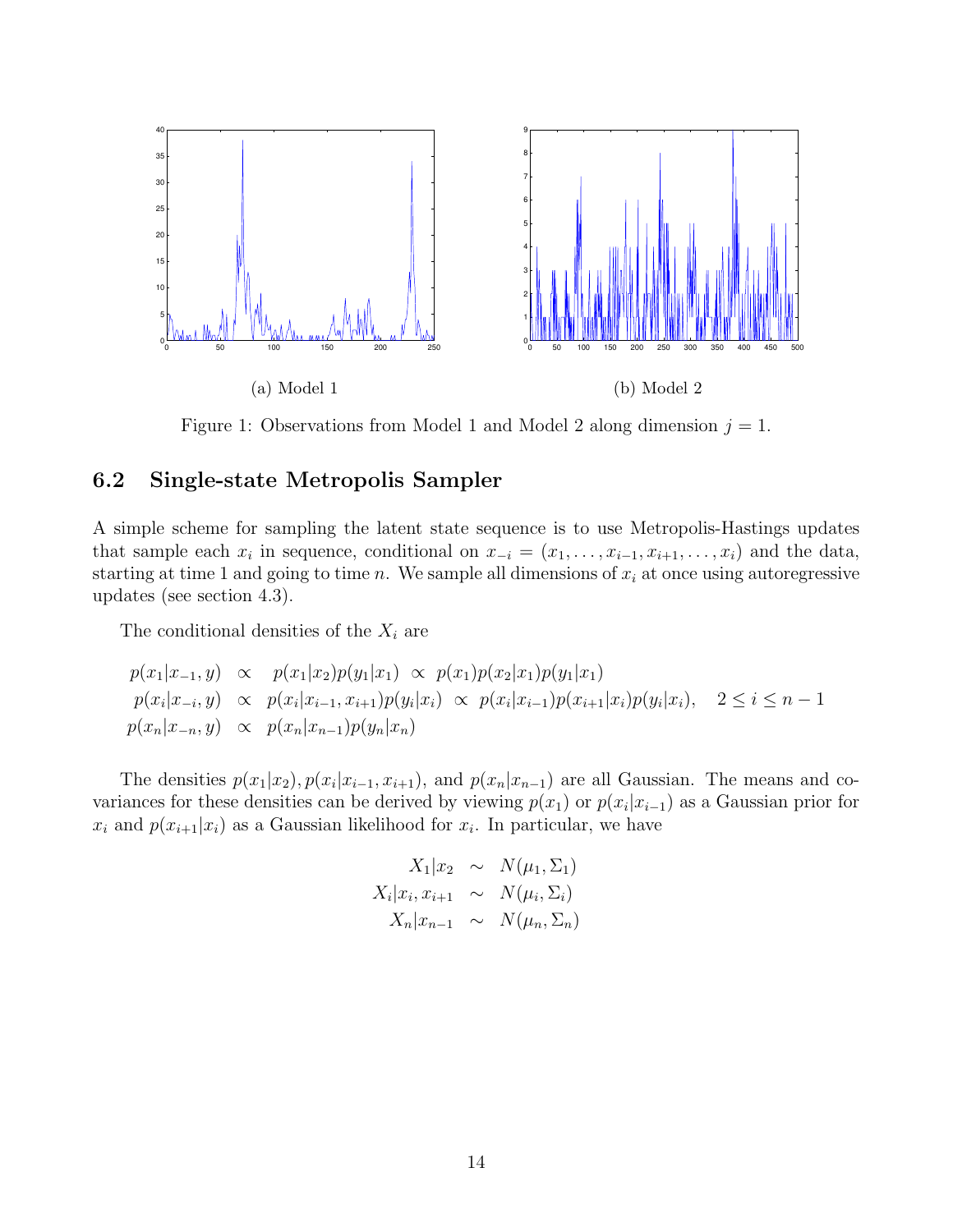where

$$
\mu_1 = [(\Phi^{-1}\Sigma\Phi^{-1})^{-1} + \Sigma_{\text{init}}^{-1}]^{-1}[(\Phi^{-1}\Sigma\Phi^{-1})^{-1}\Phi^{-1}x_2]
$$
  
\n
$$
= [(\Phi^{-1}\Sigma\Phi^{-1})^{-1} + \Sigma_{\text{init}}^{-1}]^{-1}[\Sigma^{-1}(\Phi x_2)]
$$
  
\n
$$
= [\Phi^2 + \Sigma_{\text{init}}^{-1}\Sigma]^{-1}\Phi x_2
$$
  
\n
$$
\Sigma_1 = [(\Phi^{-1}\Sigma\Phi^{-1})^{-1} + \Sigma_{\text{init}}^{-1}]^{-1}
$$
  
\n
$$
= [\Phi(\Sigma^{-1}\Phi) + \Sigma_{\text{init}}^{-1}]^{-1}
$$
  
\n
$$
\mu_i = [(\Phi^{-1}\Sigma\Phi^{-1})^{-1} + \Sigma^{-1}]^{-1}[\Sigma^{-1}\Phi x_{i-1} + (\Phi^{-1}\Sigma\Phi^{-1})^{-1}\Phi^{-1}x_{i+1}]
$$
  
\n
$$
= (\Phi^{-1}\Sigma\Phi^{-1})^{-1} + \Sigma^{-1}]^{-1}[\Sigma^{-1}(\Phi(x_{i-1} + x_{i+1}))]
$$
  
\n
$$
= [\Phi^2 + I]^{-1}\Phi(x_{i-1} + x_{i+1})
$$
  
\n
$$
\Sigma_i = [(\Phi^{-1}\Sigma\Phi^{-1})^{-1} + \Sigma^{-1}]^{-1}
$$
  
\n
$$
= [\Phi(\Sigma^{-1}\Phi) + \Sigma^{-1}]^{-1}
$$
  
\n
$$
\mu_n = \Phi x_{n-1}
$$
  
\n
$$
\Sigma_n = \Sigma
$$

To speed up the Metropolis updates, we precompute and store the matrices  $[\Phi^2 + \Sigma_{\text{init}}^{-1} \Sigma]^{-1} \Phi$ ,  $[\Phi^2 + I]^{-1} \Phi$  as well as the Cholesky decompositions of the posterior covariances.

In both of our test models, the posterior standard deviation of the latent variables  $x_{i,j}$  varies depending on the value of the observed  $y_{i,j}$ . To address this, we alternately use a larger or a smaller proposal scaling,  $\epsilon$ , in the autoregressive update when performing an iteration of the Metropolis sampler.

#### 6.3 Particle Gibbs with Backward Sampling with Metropolis

We implement the PGBS method as described in Section 3, using the initial density  $p(x)$  and the transition densities  $p(x_i|x_{i-1})$  as importance densities to generate particles. We combine PGBS updates with single-state Metropolis updates from Section 6.2. This way, we combine the strengths of the two samplers in targeting different parts of the posterior distribution. In particular, we expect the Metropolis updates to do better for the  $x_i$  with highly informative  $y_i$ , and the PGBS updates to do better for the  $x_i$  where  $y_i$  is not as informative.

### 6.4 Tuning the Baseline Samplers

For model 1, we compared the embedded HMM sampler to the simple single-state Metropolis sampler, to the PGBS sampler, and to the combination of PGBS with Metropolis. For model 2, we compared the embedded HMM sampler to the PGBS with Metropolis sampler. For both models and all samplers, we ran the sampler five times using five different random number generator seeds. We implemented the samplers in Matlab on a Linux system with a 2.60 GHz Intel i7-3720QM CPU.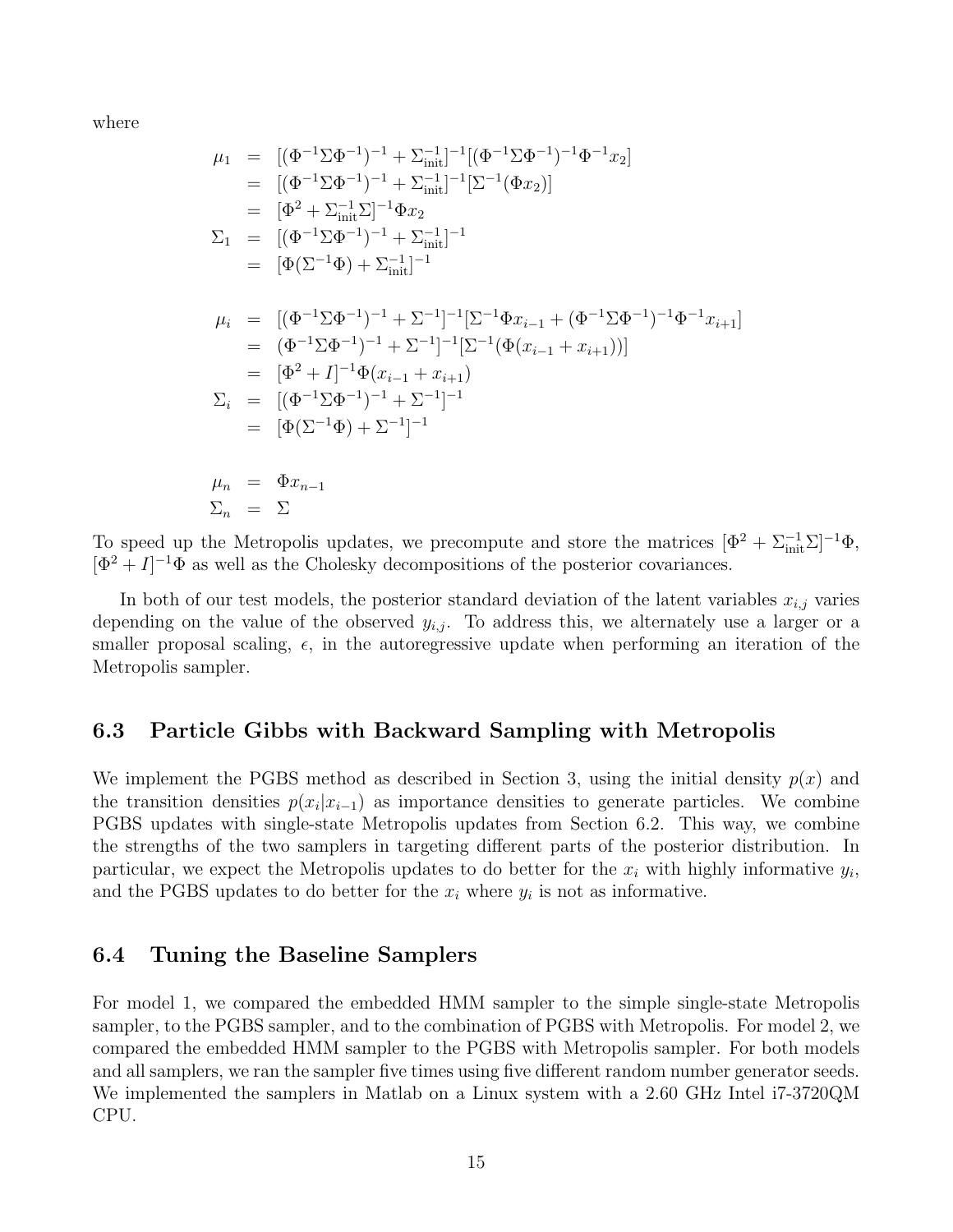#### 6.4.1 Model 1

For the single-state Metropolis sampler, we initialized all  $x_{i,j}$  to 0. Every iteration alternately used a scaling factor,  $\epsilon$ , of either 0.2 or 0.8, which resulted in an average acceptance rate of between 30% and 90% for the different  $x_i$  over the sampler run. We ran the sampler for 1000000 iterations, and prior to analysis, the resulting sample was thinned by a factor of 10, to 100000. The thinning was done due to the difficulty of working with all samples at once, and after thinning the samples still possessed autocorrelation times significantly greater than 1. Each of the 100000 samples took about 0.17 seconds to draw.

For the PGBS sampler and the sampler combining PGBS and Metropolis updates, we also initialized all  $x_{i,j}$  to 0. We used 250 particles for the PGBS updates. For the Metropolis updates, we alternated between scaling factors of 0.2 and 0.8, which also gave acceptance rates between 30% and 90%. For the standalone PGBS sampler, we performed a total of 70000 iterations. Each iteration produced two samples for a total of 140000 samples and consisted of a PGBS update using the forward sequence and a PGBS update using the reversed sequence. Each sample took about 0.12 seconds to draw. For the PGBS with Metropolis sampler, we performed a total of 30000 iterations of the sampler. Each iteration was used to produce four samples, for a total of 120000 samples, and consisted of a PGBS update using the forward sequence, ten Metropolis updates (of which only the value after the tenth update was retained), a PGBS update using the reversed sequence, and another ten Metropolis updates, again only keeping the value after the tenth update. The average time to draw each of the 120000 samples was about 0.14 seconds.

#### 6.4.2 Model 2

For model 2, we were unable to make the single-state Metropolis sampler converge to anything resembling the actual posterior in a reasonable amount of time. In particular, we found that for  $x_{i,j}$  sufficiently far from 0, the Metropolis sampler tended to be stuck in a single mode, never visiting values with the opposite sign.

For the PGBS with Metropolis sampler, we set the initial values of  $x_{i,j}$  to 1. We set the number of particles for PGBS to 80000, which was nearly the maximum possible for the memory capacity of the computer we used. For the Metropolis sampler, we alternated between scaling factors of 0.3 and 1, which resulted in acceptance rates ranging between 29% and 72%. We performed a total of 250 iterations of the sampler. As for model 1, each iteration produced four samples, for a total of 1000 samples, and consisted of a PGBS update with the forward sequence, fifty Metropolis updates (of which we only keep the value after the last one), a PGBS update using the reversed sequence, and another fifty Metropolis updates (again only keeping the last value). It took about 26 seconds to draw each sample.

#### 6.5 Embedded HMM sampling

For both model 1 and model 2, we implemented the proposed embedded HMM method using the forward pool state selection scheme, alternating between updates that use the original and the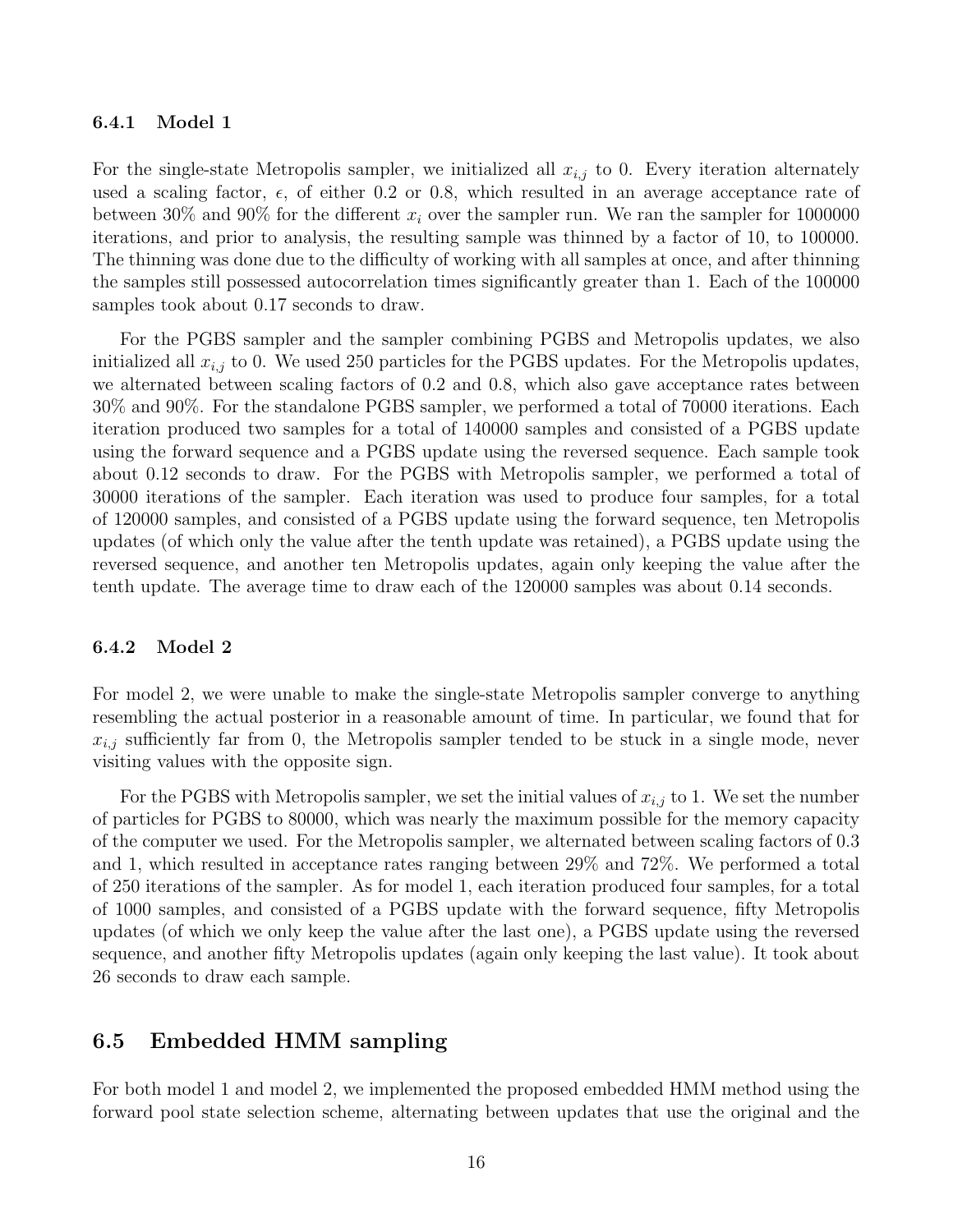reversed sequence. As for the baseline samplers, we ran the embedded HMM samplers five times for both models, using five different random number generator seeds.

We generate pool states at time 1 using autoregressive updates to sample from  $\kappa_1^f$  $_{1}^{J}$ . At times  $i \geq 2$ , we sample each pool state from  $\lambda_i(x, l)$  by combining an autoregressive and shift update. The autoregressive update proposes to only change x, keeping the current  $l$  fixed. The shift update samples both x and l, with a new l proposed from a Uniform $\{1, \ldots, L\}$  distribution. For model 2, we also add a flip update to generate a negated version of each pool state.

Note that the chain used to produce the pool states now uses a sequence of updates. Therefore, if our forward transition first does an autoregressive update and then a shift update, the reverse transitions must first do a shift update and then an autoregressive update.

As for the single-state Metropolis updates, it is beneficial to use a different proposal scaling,  $\epsilon$ , when generating each pool state at each time  $i$ . This allows generation of sets of pool states which are more concentrated when  $y_i$  is informative and more dispersed when  $y_i$  holds little information.

#### 6.5.1 Model 1

For model 1, we initialized all  $x_{i,j}$  to 0. We used 50 pool states for the embedded HMM updates. For each Metropolis update to sample a pool state, we used a different scaling  $\epsilon$ , chosen at random from a Uniform $(0.1, 0.4)$  distribution. The acceptance rates ranged between 55% and 95% for the Metropolis updates and between 20% and 70% for the shift updates. We performed a total of 9000 iterations of the sampler, with each iteration consisting of an embedded HMM update using the forward sequence and an embedded HMM update using the reversed sequence, for a total of 18000 samples. Each sample took about 0.81 seconds to draw.

#### 6.5.2 Model 2

For model 2, we initialized the  $x_{i,j}$  to 1. We used a total of 80 pool states for the embedded HMM sampler (i.e. 40 positive-negative pairs due to flip updates). Each Metropolis update used to sample a pool state used a scaling,  $\epsilon$ , randomly drawn from the Uniform $(0.05, 0.2)$  distribution. The acceptance rates ranged between 75% and 90% for the Metropolis updates and between 20% and 40% for the shift updates. We performed a total of 9000 iterations of the sampler, producing two samples per iteration with an embedded HMM update using the forward sequence and an embedded HMM update using the reversed sequence. Each of the 18000 samples took about 1.4 seconds to draw.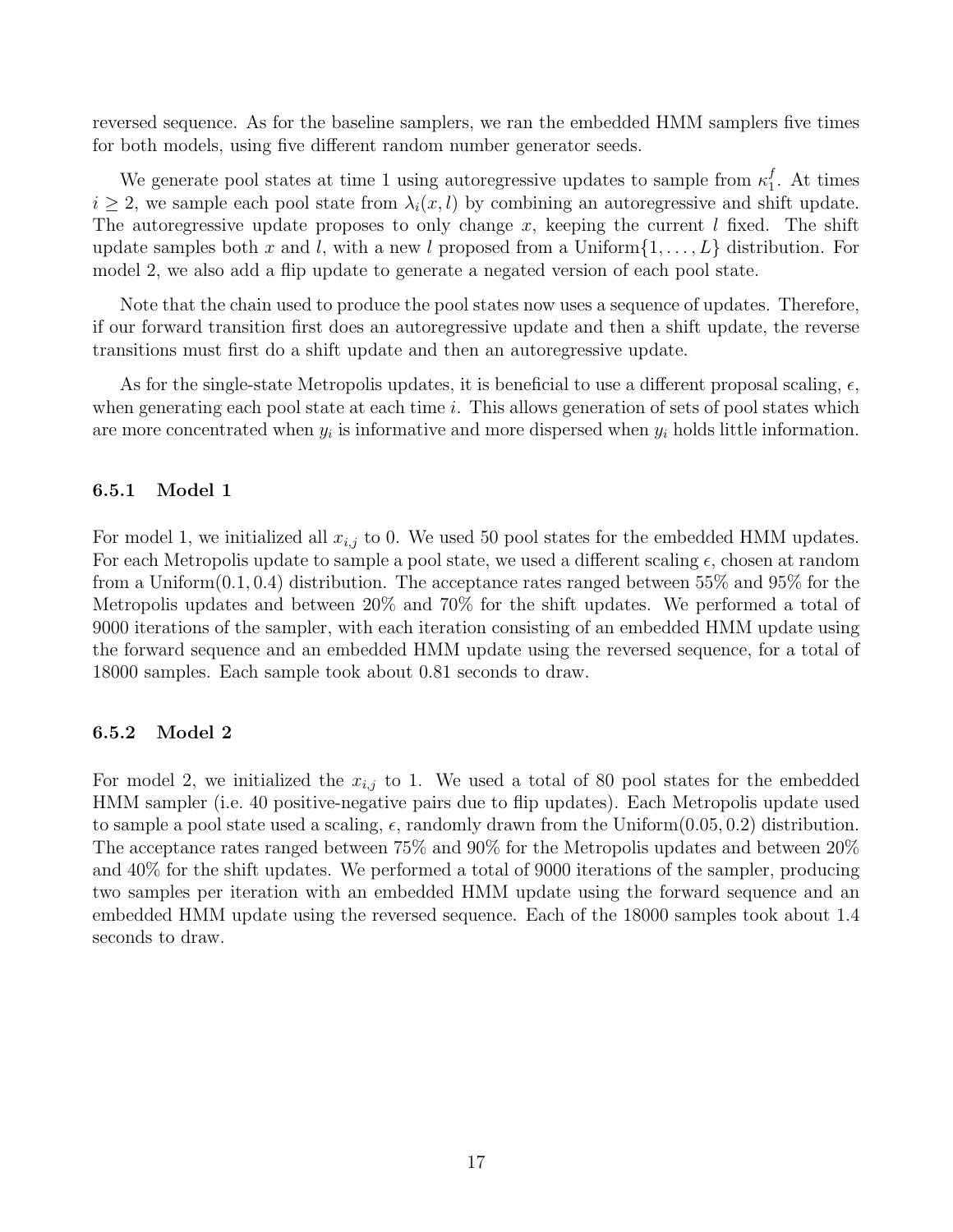#### 6.6 Comparisons

As a way of comparing the performance of the two methods, we use an estimate of autocorrelation time<sup>1</sup> for each of the latent variables  $x_{i,j}$ . Autocorrelation time is a measure of how many draws need to be made using the sampling chain to produce the equivalent of one independent sample. The autocorrelation time is defined as  $\tau = 1 + 2 \sum_{i=1}^{\infty} \rho_k$ , where  $\rho_k$  is the autocorrelation at lag k. It is commonly estimated as

$$
\hat{\tau} = 1 + 2 \sum_{i=1}^{K} \hat{\rho}_k
$$
\n(39)

where  $\hat{\rho}_k$  are estimates of lag-k autocorrelations and the cutoff point K is chosen so that  $\hat{\rho}_k$  is negligibly different from 0 for  $k > K$ . Here

$$
\hat{\rho}_k = \frac{\hat{\gamma}_k}{\hat{\gamma}_0} \tag{40}
$$

where  $\hat{\gamma}_k$  is an estimate of the lag-k autocovariance

$$
\hat{\gamma}_k = \frac{1}{n} \sum_{l=1}^{n-k} (x_l - \bar{x})(x_{k+l} - \bar{x})
$$
\n(41)

When estimating autocorrelation time, we remove the first 10% of the sample as burn-in. Then, to estimate  $\hat{\gamma}_k$ , we first estimate autocovariances for each of the five runs, taking  $\bar{x}$  to be the overall mean over the five runs. We then average these five autocovariance estimates to produce  $\hat{\gamma}_k$ . To speed up autocovariance computations, we use the Fast Fourier Transform. The autocorrelation estimates are then adjusted for computation time, by multiplying the estimated autocorrelation time by the time it takes to draw a sample, to ensure that the samplers are compared fairly.

The time-adjusted autocorrelation estimates for Model 1, for all the latent variables, plotted over time, are presented in Figure 2. We found that the combination of single-state Metropolis and PGBS works best for the unimodal model. The other samplers work reasonably well too. We note that the spike in autocorrelation time for the PGBS and to a lesser extent for the PGBS with Metropolis sampler occurs at the point where the data is very informative. This in turn makes the use of the diffuse transition distribution the particles are drawn from inefficient and much of the sampling in that region is due to the Metropolis updates.

We now look at how the samplers perform on the more challenging Model 2. We first did a preliminary check of whether the samplers do indeed explore the different modes of the distribution

<sup>1</sup>Technically, when we alternate updates with the forward and reversed sequence or mix PGBS and singlestate Metropolis updates, we cannot use autocorrelation times to measure how well the chain explores the space. While the sampling scheme leaves the correct target distribution invariant, the flipping of the sequence makes the sampling chain for a given variable non-homogeneous. However, suppose that instead of deterministically flipping the sequence at every step, we add an auxiliary indicator variable that determines (given the current state) whether the forward or the reversed sequence is used, and that the probability of flipping this indicator variable is nearly one. With this auxiliary variable the sampling chain becomes homogeneous, with its behaviour nearly identical to that of our proposed scheme. Using autocorrelation time estimates to evaluate the performance of our sampler is therefore valid, for all practical purposes.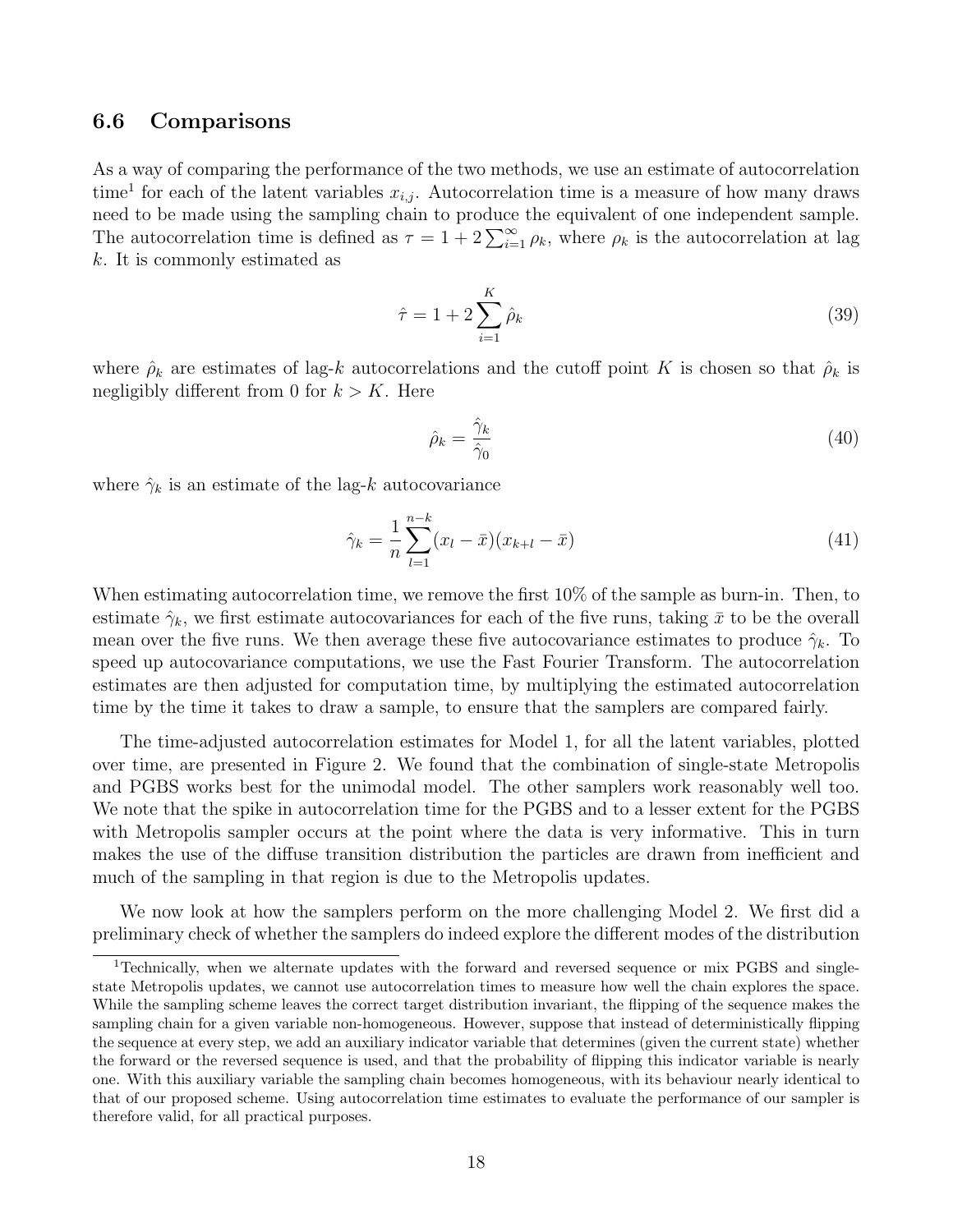

(c) PGBS+Metropolis (0.14 seconds/sample) (d) Embedded HMM (0.81 seconds/sample)

Figure 2: Estimated autocorrelation times for each latent variable for Model 1, adjusted for computation time

by looking at variables far apart in the sequence, where we expect to see four modes (with all possible combinations of signs). This is indeed the case for both the PGBS with Metropolis and Embedded HMM samplers.

Next, we look at how efficiently the latent variables are sampled. Of particular interest are the latent variables with well-separated modes, since sampling performance for such variables is illustrative of how well the samplers explore the different posterior modes. Consider the variable  $x_{1,300}$ , which has true value −1.99. Figure 3 shows how the different samplers explore the two modes for this variable, with equal computation times used to produced the samples for the trace plots. We can see that the embedded HMM sampler performs significantly better. This example of Model 2 demonstrates another advantage of the embedded HMM viewpoint, which is that it allows us to design updates for sampling pool states to handle various properties of the density. This is arguably easier than designing importance densities in high dimensions.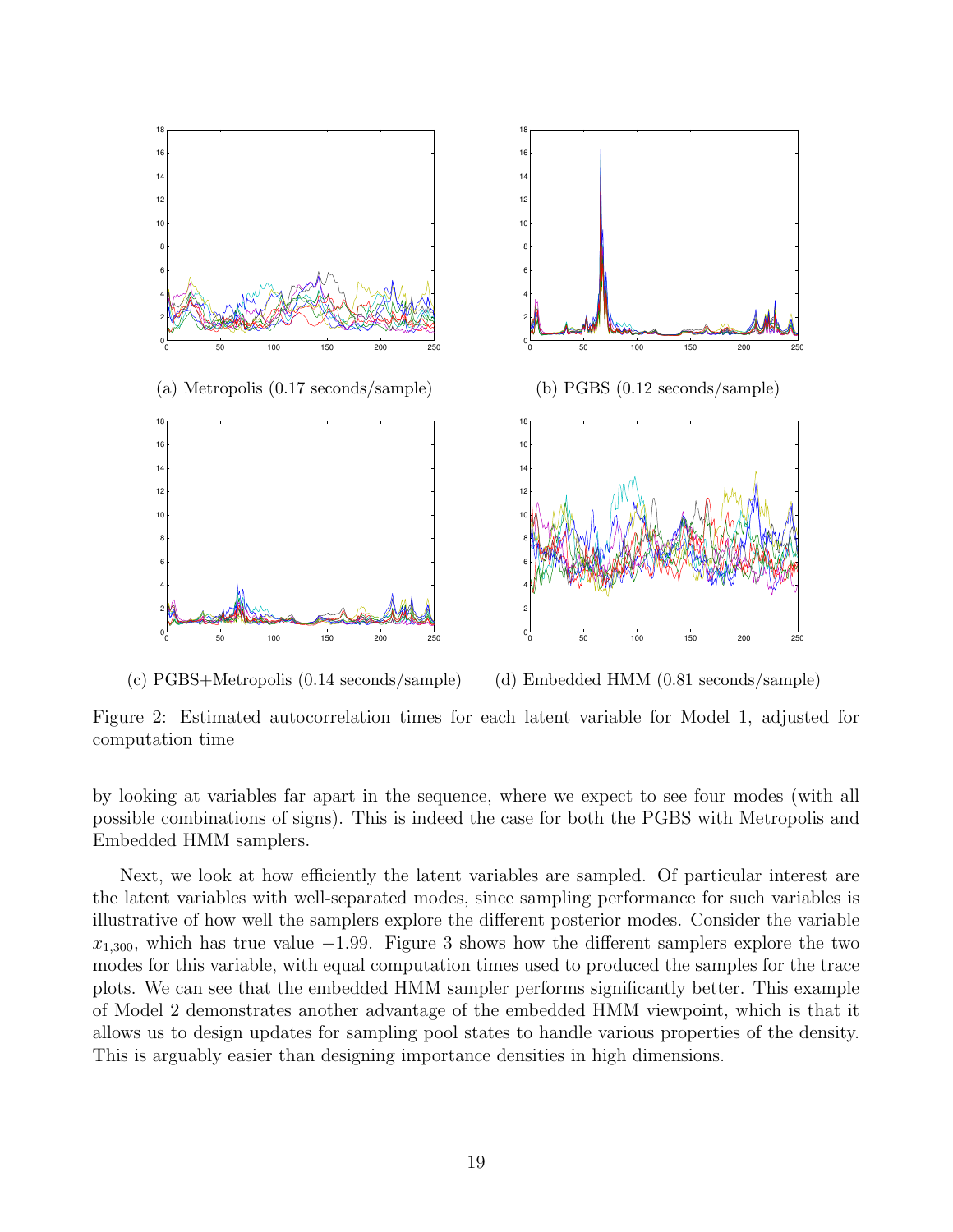

Figure 3: Comparison of Samplers for Model 2

## 7 Conclusion

We have demonstrated that it is possible to use embedded HMM's to efficiently sample state sequences in models with higher dimensional state spaces. We have also shown how embedded HMMs can improve sampling efficiency in an example model with a multimodal posterior, by introducing a new pool state selection scheme. There are several directions in which this research can be further developed.

The most obvious extension is to treat the model parameters as unknown and add a step to sample parameters given a value of the latent state sequence. In the unknown parameter context, it would also be interesting to see how the proposed sequential pool state selection schemes can be used together with ensemble MCMC updates of Shestopaloff and Neal (2013). For example, one approach is to have the pool state distribution depend on the average of the current and proposed parameter values in an ensemble Metropolis update, as in Shestopaloff and Neal (2014).

One might also wonder whether it is possible to use the entire current state of  $x$  in constructing the pool state density at a given time. It is not obvious how (or if it is possible) to overcome this limitation. For example, for the forward scheme, using the current value of the state sequence at some time  $k > i$  to construct pool states at time i means that the pool states at time k will end up depending on the current value of  $x_k$ , which would lead to an invalid sampler.

At each time  $i < n$ , the pool state generation procedure does not depend on the data after time  $i$ , which may cause some difficulties in scaling this method further. On one hand, this allows for greater dispersion in the pool states than if we were to impose a constraint from the other direction as with the single-state Metropolis method, potentially allowing us to make larger moves. On the other hand, the removal of this constraint also means that the pool states can become too dispersed. In higher dimensions, one way in which this can be controlled is by using a Markov chain that samples pool states close to the current  $x_i$  — that is, a Markov chain that is deliberately slowed down in order not to overdisperse the pool states, which could lead to a collection of sequences with low posterior density.